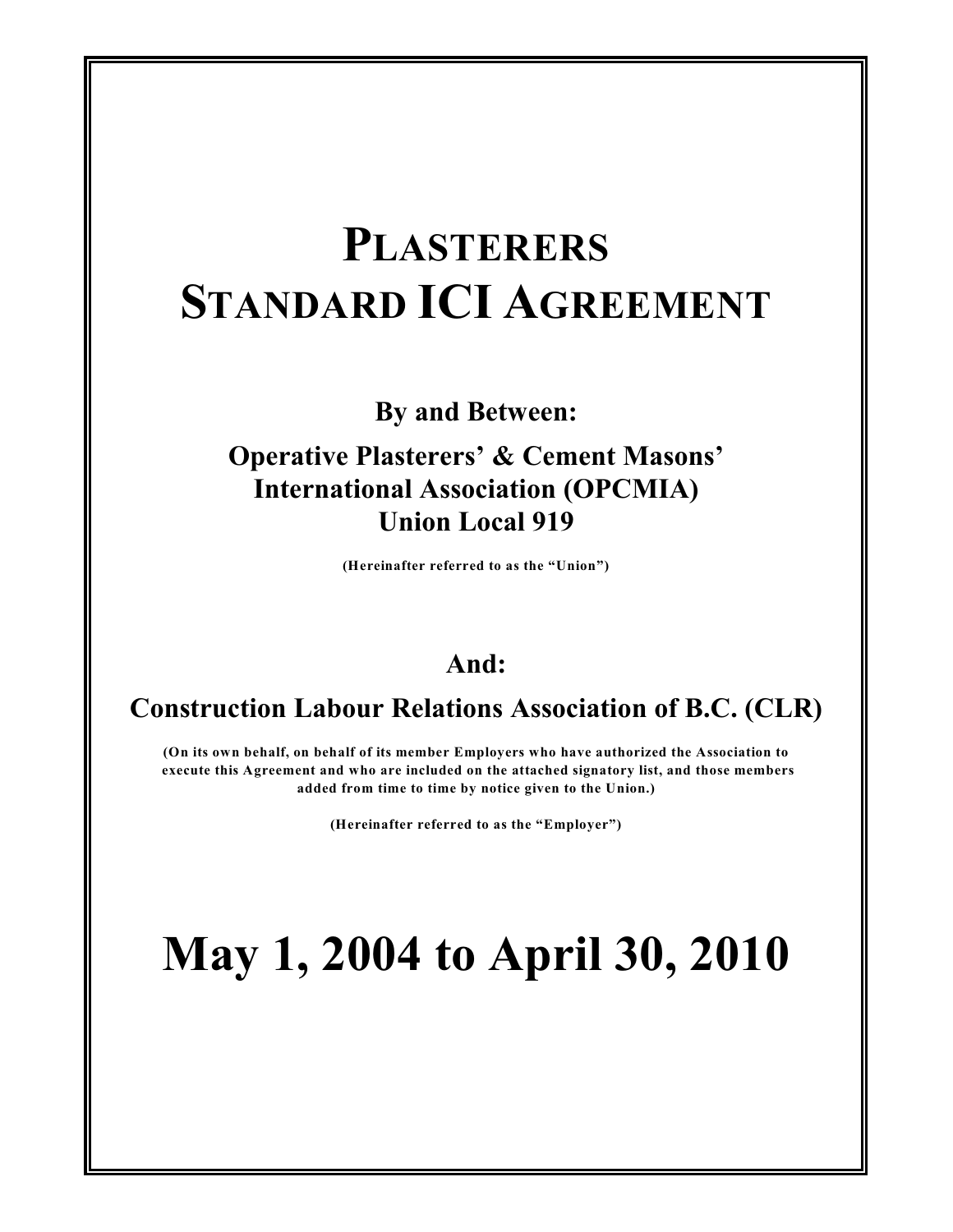# **Table of Contents**

**Refer to Appendix "A" for definitions and abbreviations applicable to this Agreement.**

| 1.000<br>Article      |  |
|-----------------------|--|
| 2.000<br>Article      |  |
| Article<br>3.000      |  |
| 4.000<br>Article      |  |
| Article<br>5.000      |  |
| Article<br>6.000      |  |
| Article<br>7.000      |  |
| Article<br>8.000      |  |
| Article<br>9.000      |  |
| <b>Article 10.000</b> |  |
| <b>Article 11.000</b> |  |
| <b>Article 12.000</b> |  |
| Article 13.000        |  |
| <b>Article 14.000</b> |  |
| <b>Article 15.000</b> |  |
| <b>Article 16.000</b> |  |
| <b>Article 17.000</b> |  |
| Article 18.000        |  |
| <b>Article 19.000</b> |  |
| <b>Article 20.000</b> |  |
| <b>Article 21.000</b> |  |
| <b>Article 22.000</b> |  |
| <b>Article 23.000</b> |  |
| <b>Article 24.000</b> |  |
| <b>Article 25.000</b> |  |
| <b>Article 26.000</b> |  |
| <b>Article 27.000</b> |  |
| Article 28.000        |  |
| <b>Article 29.000</b> |  |
| <b>Article 30.000</b> |  |
| <b>Article 31.000</b> |  |
| <b>Article 32.000</b> |  |
|                       |  |
| Schedule "A"          |  |
| Schedule "B"          |  |
| Appendix "A"          |  |
| Appendix "B"          |  |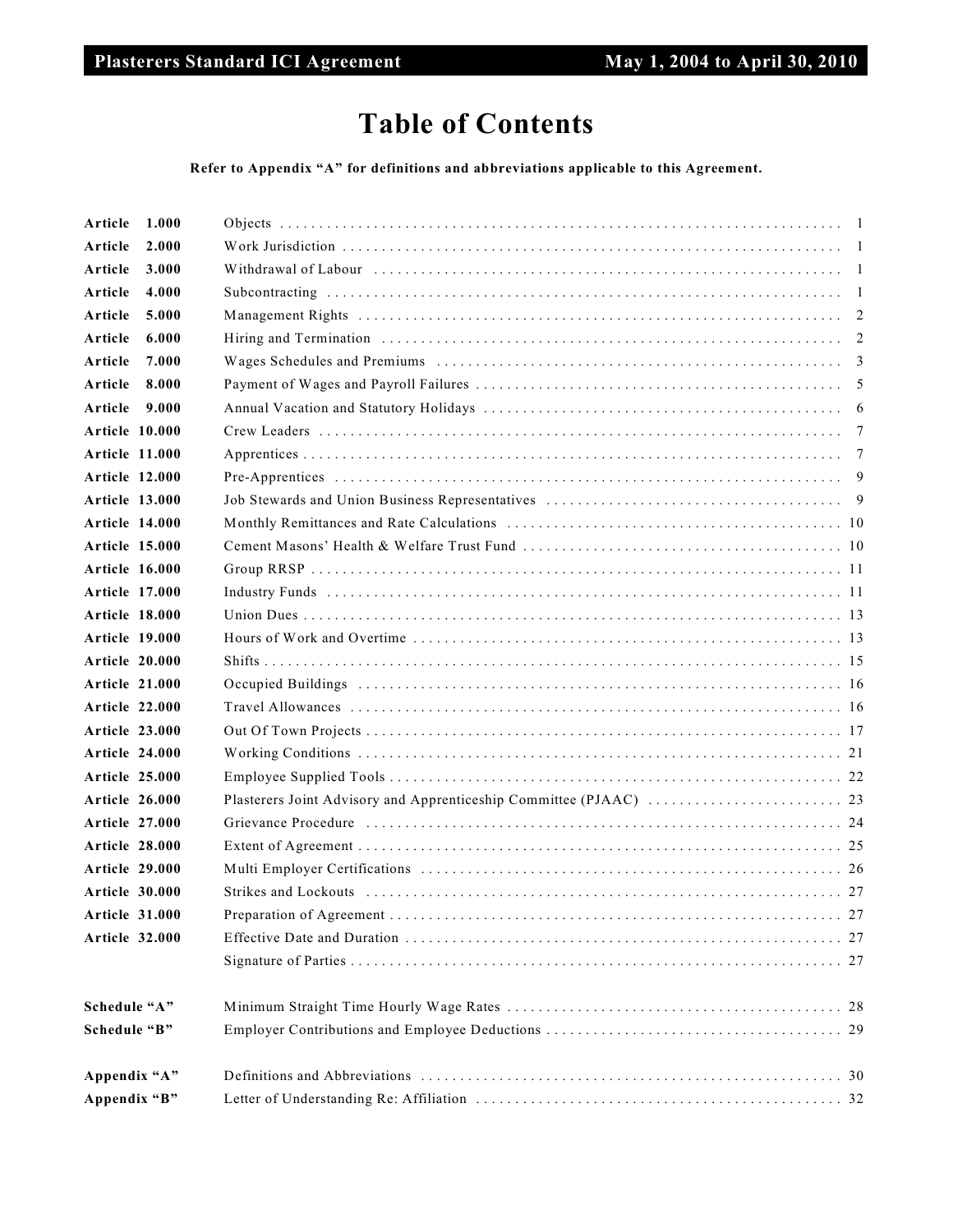# **ARTICLE 1.000 - OBJECTS**

The objects of this Agreement are to stabilize the industry, provide fair and reasonable working conditions and job security, elevate the trade to promote harmonious employment relationships between Employers and Employees, provide a mutually agreed upon method of resolving disputes and grievances arising out of the terms and conditions of this Agreement, prevent strikes and lockouts, enable the skills of both Employers and Employees to operate to the end that waste and avoidable and unnecessary expense and delays are prevented, and promote good public relations.

#### **ARTICLE 2.000 - WORK JURISDICTION**

Employees shall perform, but shall not be limited to the following work, except as may otherwise be determined by the Jurisdictional Assignment Plan of the BC Construction Industry:

- **2.100** The application and finishing of interior and exterior material by the use of a hawk and trowel and/or other conventional tools connected with the trade.
- **2.200** The application and finishing of interior and exterior material by the use of pumping machines. Employees shall operate all guns, nozzles, spraying and finishing devices.
- **2.300** Modelling, casting and ornamental work.
- **2.400** Wallboard taping and filling (machine or trowel), in accordance with the D.Q. Mills Decision, Impartial Jurisdictional Board, Washington DC, March 1, 1978.
- **2.500** Plastering and finishing of swimming pools.
- **2.600** The preparing and plastering of all surfaces to receive plaster, stucco or tile.
- **2.700** The application and finishing of such materials as fireproofing, thinwall, veneer plaster, rigid insulation and patent texturing materials.

# **ARTICLE 3.000 - WITHDRAWAL OF LABOUR**

- **3.100** Subject to reasonable notice given to the Employer, it shall not be a violation of this Agreement for the Union to withdraw its members from a project site or sites for:
	- **3.101** Rendering assistance to labour organizations.
	- **3.102** Refusal on the part of Union members to work with non-Union workers. Refer to Article 3.200.
	- **3.103** Refusal on the part of Union members to handle any materials, equipment, or product declared unfair by Building Trades Councils, or manufactured, assembled or produced by an Employer whose Employees are on strike against, or are locked out by such Employer.
	- **3.104** Refer to Article 14.103 (c) (ii).
- **3.200** Refer to Appendix "B", Letter of Understanding Re: Affiliation.

# **ARTICLE 4.000 - SUBCONTRACTING**

#### **4.100 Commercial/Institutional Construction Projects**

Article 4.100 applies to Commercial/Institutional Construction projects only.

**4.101** This Agreement shall govern all work within the jurisdiction of the Plasterer which is performed by the Employer within the province of British Columbia.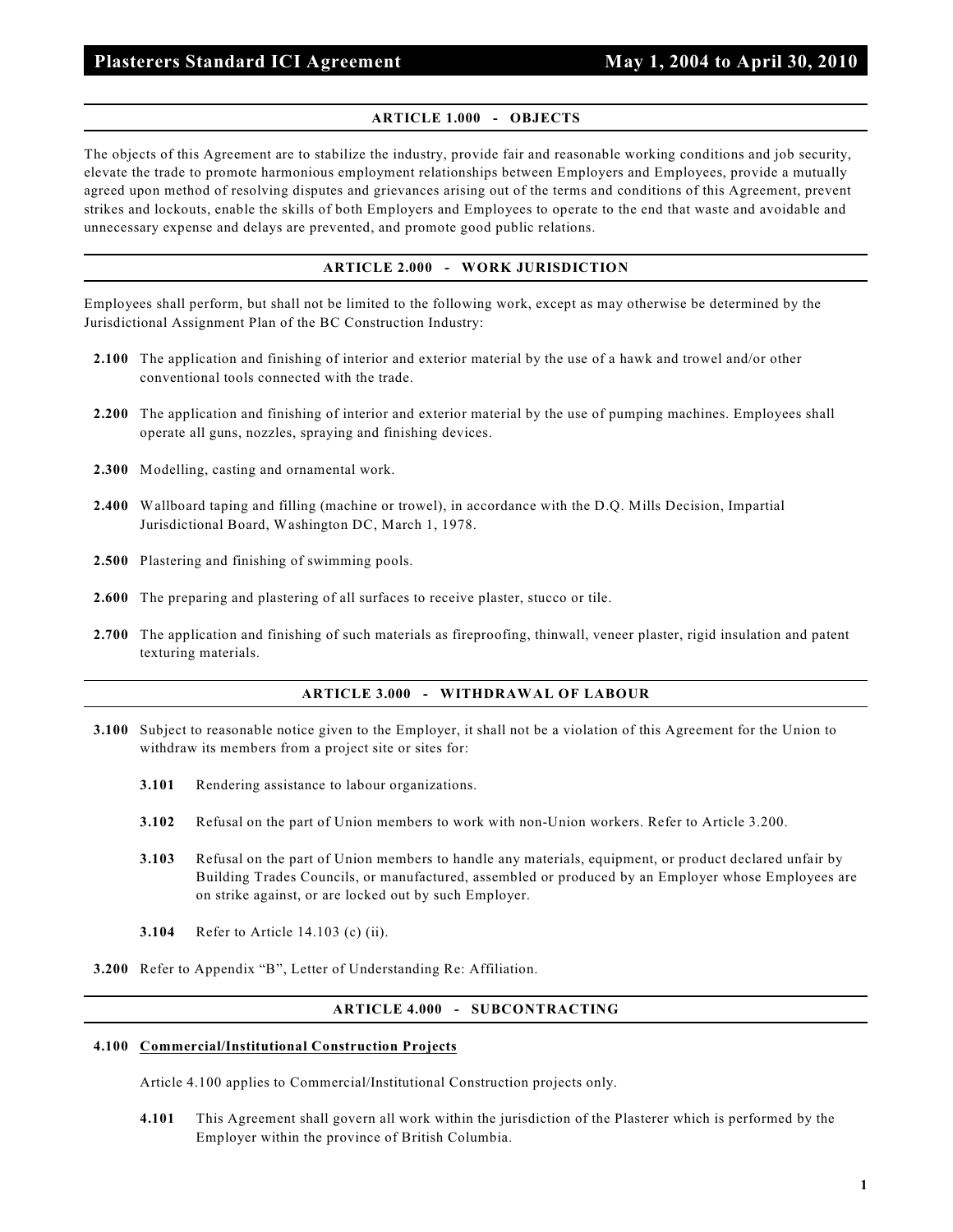- **4.102 (a)** There shall be no restriction on an Employer's right to subcontract work. Notwithstanding the foregoing, work which is governed by this Agreement shall be subcontracted to an employer who is signatory to a collective agreement with the Union if such an employer submits a competitive subcontract tender price for such work at the time the subcontract was tendered.
	- **(b)** The term "competitive subcontract tender price" shall be defined as the lowest qualified price submitted by a signatory contractor who is available to perform the work.
- **4.103** Employers shall not use subcontracting as a means to replace steady Employees, however such Employees retain the right, at their sole discretion, to terminate their employment in order to work as a subcontractor. In the event a dispute should arise between the parties as to whether or not an Employee was a "steady Employee" the parties shall avail themselves of their rights in accordance with the preface to Article 27.000 of this Agreement.
- **4.104** The Employer shall pay to the Union an amount equal to two percent (2.0%) of the value of the labour subcontract for all subcontracted work which is within the jurisdiction of the Plasterer. Such payment shall be remitted monthly in the manner set forth in Article 14.100.

# **4.200 Industrial Construction Projects**

Article 4.200 shall apply to Industrial Construction projects only.

- **4.201** The Employer shall not subcontract any work coming within the OPCMIA work description unless the subcontractor is also signatory to this Agreement.
- **4.202** The Employer shall notify the Union when work within the OPCMIA's work description is to be subcontracted.
- **4.203** The Employer shall, prior to the commencement of the subcontracted work within the OPCMIA's work description, provide the Union with the name of the firm or person to whom the work has been subcontracted. This Article shall not be applicable unless the subcontracted work to be performed is of more than two (2) working days duration.

# **ARTICLE 5.000 - MANAGEMENT RIGHTS**

The Employer has the undisputed right to operate and manage their business in all respects subject only to the limitations expressly stated in this Agreement.

# **ARTICLE 6.000 - HIRING AND TERMINATION**

# **6.100 General Conditions**

- **6.101** It is the prerogative of the Employer to hire and terminate Employees.
- **6.102 (a)** Only one (1) partner, shareholder, and/or principal of an Employer may work with the tools of the trade.
	- **(b)** Any additional partners, shareholders, and/or principals of such Employer who work with the tools of the trade shall be classified as an Employee, and as such shall be required to be a Union member.
- **6.103** Notwithstanding Article 6.102, if the Employer is a single person firm and employs no Employees under the terms of this Agreement, and such person is performing work within the Union's work description, such Employer shall be required to be a Union member.

#### **6.200 Hiring**

**6.201** When competent tradespersons and/or Apprentices are required, competent Union members shall be hired.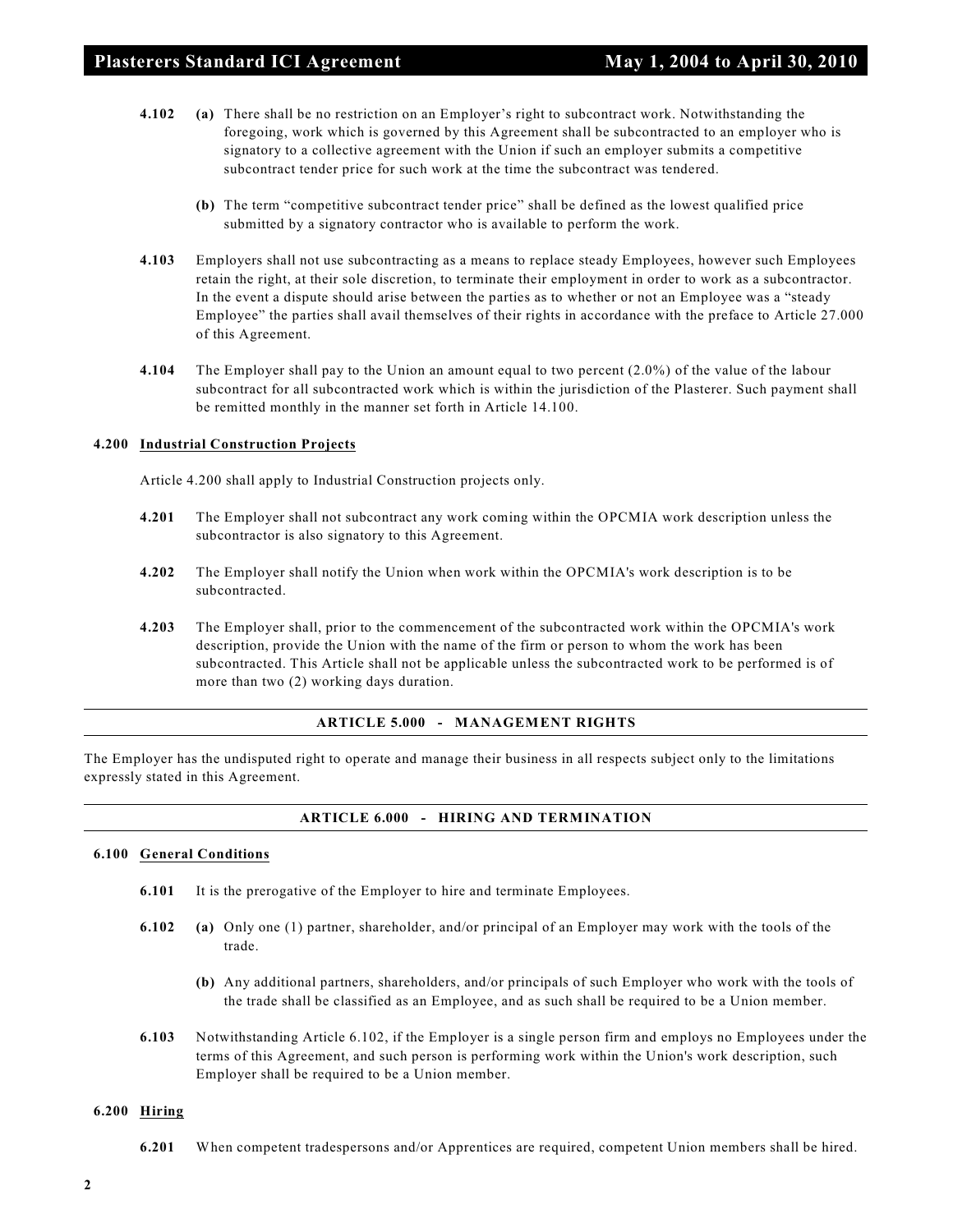- **6.202** When competent Union members are not available and/or the Union is unable to supply such members, the Employer may obtain the required tradespersons and/or Apprentices elsewhere. Notwithstanding the foregoing, the Employer shall first notify the Union and obtain a work clearance. Such work clearance shall not be unreasonably withheld
- **6.203** All tradespersons and/or Apprentices obtained elsewhere by the Employer in accordance with Article 6.202 shall join the Union within fifteen (15) calendar days from date of hire or be replaced by competent Union members when such members are available.

# **6.300 Classification and Availability of Employees**

- **6.301** When requesting the dispatch of an Employee from the Union, the Employer shall have the right to differentiate between a specialty Fireproof Applicator, and a traditional Plasterer.
- **6.302** The Union shall comply with the Employer's request, and shall be considered to be unable to supply competent Union members if an Employee in the classification requested is not available. Refer to Article 6.202.

# **6.400 Termination of Employment**

# **6.401 Lay Off Notice**

Employers shall provide Employees with one (1) hours notice of termination after one (1) weeks employment, or one (1) hours pay in lieu thereof, to enable said Employees to gather personal tools and put them in shape for the next project.

- **6.402** If an Employee, for any reason, ceases to be an Employee of the Employer, such Employee shall be paid all outstanding wages, annual vacation pay, and statutory holiday pay owing in accordance with the following:
	- **(a)** If the project on which the Employee was employed is in the same area where the Employer's office is located and/or where a payroll department is established, the Employee shall be paid by the Employer not later than one (1) working day after such Employee ceases to be employed by the Employer.
	- **(b) (i)** If the project on which the Employee was employed is not in the same area where the Employer's office is located and/or where no payroll department is established, the Employee shall be paid by the Employer, or the Employer shall mail a cheque in payment of all outstanding wages, annual vacation pay, and statutory holiday pay owing by registered mail to an address designated by the Employee.
		- **(ii)** Such cheque shall be mailed not later than forty-eight (48) hours, exclusive of Saturdays, Sundays, and statutory holidays, after such Employee ceases to be employed by the Employer.
- **6.403** Upon termination of employment, the Employee's Record of Employment shall accompany their final pay cheque.
- **6.404** If an Employee is not paid in accordance with Article 6.402 and/or 6.403, such Employee shall still be considered to be on the Employer's payroll, and shall continue to receive the usual wages and benefits provided for in this Agreement until such time as the Employer complies with the provisions of the Agreement, or other arrangements have been agreed to, in writing, by the Union and the Employer.

# **ARTICLE 7.000 - WAGE SCHEDULES AND PREMIUMS**

# **The terms of the Plasterers Standard ICI Agreement (April 30, 2004 expiry) applied prior to June 8, 2006.**

#### **7.100 Industrial Construction Projects**

**7.101** The Industrial Construction minimum straight time hourly wage rates shall be as stipulated within Schedule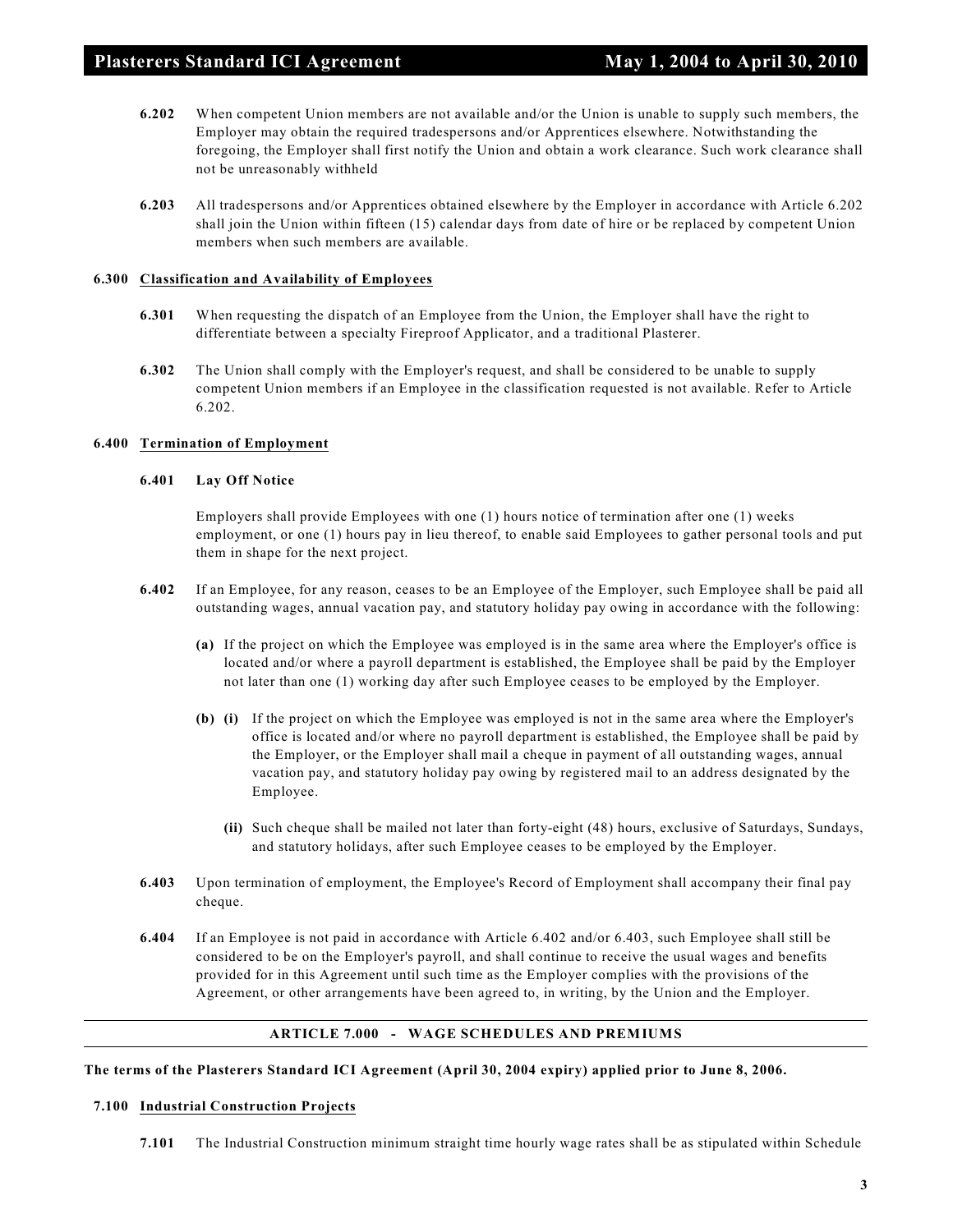"A" of this Agreement. Such Schedule shall apply on all non-enabled projects. Refer also to Article 7.301.

**7.102** The effective increase to the Journeyperson Industrial monetary package over the duration of this Agreement is summarized as follows.

|                                  | Lower Mainland/Fraser Valley Area | All Other Areas of BC |
|----------------------------------|-----------------------------------|-----------------------|
| June 8, 2006                     | \$1.91                            | \$1.91                |
| May 1, 2007                      | \$1.50                            | \$1.50                |
| May 1, 2008                      | \$1.25                            | \$1.25                |
| May 1, 2009                      | \$1.25                            | \$1.25                |
| April 1, 2010                    | \$1.47                            | \$1.47                |
| Sub-Total                        | \$7.38                            | \$7.38                |
| Increase to Metro Travel Premium | \$0.15                            | \$0.00                |
| <b>Total Increase</b>            | \$7.53                            | \$7.38                |

**7.103** All work performed on Industrial Construction projects shall be performed under the Industrial Construction wage schedule unless otherwise mutually agreed to, in writing, by the Union and CLR. The parties reserve the right to determine, by mutual agreement and prior to bid closing, any project not covered by the Industrial Construction definition which should be so classified.

#### **7.200 Commercial/Institutional Construction Projects**

- **7.201 (a)** The Commercial/Institutional Construction minimum straight time hourly wage rates shall be as stipulated within Schedule "A" of this Agreement. Such Schedule shall apply on all non-enabled projects.
	- **(b)** Notwithstanding Article 7.201 (a), the Union reserves the right to apply the Industrial Construction wage schedule to any Commercial/Institutional Construction project on which Union(s) pension funds are directly involved in the financing or development thereof, by notifying all Employers tendering said project not later than fifteen (15) working days prior to the tender closing.
- **7.202** The effective increase to the Journeyperson Commercial/Institutional monetary package over the duration of this Agreement is summarized as follows.

|                                  | Lower Mainland/Fraser Valley Area | All Other Areas of BC |
|----------------------------------|-----------------------------------|-----------------------|
| June 8, 2006                     | \$2.10                            | \$2.10                |
| May 1, 2007                      | \$1.25                            | \$1.25                |
| May 1, 2008                      | \$1.25                            | \$1.25                |
| May 1, 2009                      | \$1.25                            | \$1.25                |
| April 1, 2010                    | \$ 0.50                           | \$0.50                |
| Sub-Total                        | \$6.35                            | \$6.35                |
| Increase to Metro Travel Premium | \$0.15                            | \$0.00                |
| <b>Total Increase</b>            | \$6.50                            | \$6.35                |

#### **7.300 Premiums**

#### **7.301 Plaster Pump Premium**

- **(a)** The Plaster Pump premium shall only apply to work performed on Industrial Construction projects.
- **(b)** An Employee operating a plaster pump(s) on an Industrial Construction project shall receive a premium of twenty-five cents (\$0.25) per hour over the applicable straight time hourly wage rate when using a hose not larger than one and one-half (1½) inches in diameter, providing it does not apply to interior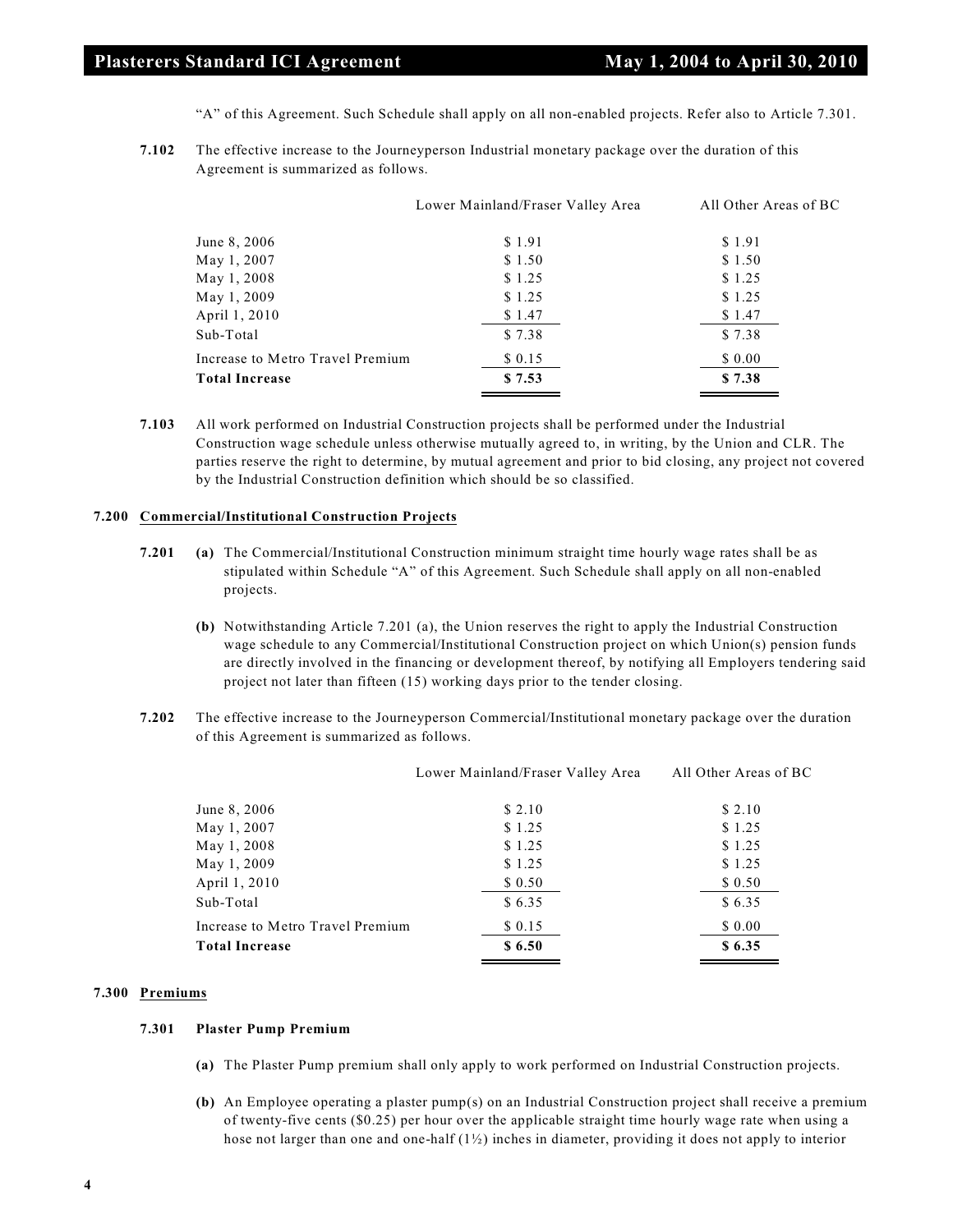texture finishes, and seventy-five cents (\$0.75) per hour over the applicable straight time hourly wage rate when using a hose larger than one and one-half  $(1/2)$  inches in diameter.

# **7.302 Swing Stage Premium**

Article 7.302 shall not be applicable for the term of this Agreement.

An Employee shall receive a premium of sixty cents (\$0.60) per hour over the applicable straight time hourly wage rate for all work performed on swinging stages, and/or where such Employee is required, in accordance with WorkSafe BC regulations, to wear a safety belt.

# **ARTICLE 8.000 - PAYMENT OF WAGES AND PAYROLL FAILURES**

#### **8.100 Payment of Wages**

- **8.101** Employers shall pay Employees their weekly wages, in cash or by cheque, on the project every Friday before quitting time.
- **8.102** There shall be no more than five (5) days hold-back of an Employee's wages.
- **8.103** Employers may elect to pay Employees every second Friday with prior approval of the Union.
- **8.104** The Employer shall provide each Employee with a separate or detachable itemized statement accompanying such Employee's pay cheque, which records the:
	- **(a)** hourly wage rate(s),
	- **(b)** total number of straight time and overtime hours worked, and
	- **(c)** total deductions from the amount earned.
- **8.105** On out of town projects, hold-back of wages shall be established at a pre-tender and/or pre-job conference.
- **8.106** Out of province Employers must maintain adequate payroll records within the province to ensure that questions from Employees and/or the Union concerning Employee pay cheques and/or Records of Employment can be answered by the BC office(s) of the Employer.

# **8.200 Call Out Notice**

- **8.201** If an Employee reports to work and is not required, such Employee shall receive two (2) hours pay at the otherwise applicable hourly wage rate, unless:
	- **(a)** work is stopped by inclement weather and/or for reasons beyond the control of the Employer, and/or
	- **(b)** the Employer gave such Employee adequate notice not to report to work.
- **8.202** The term "adequate notice", as used in Article 8.201 (b), shall be defined as one (1) hours notice prior to starting time when the Employee is accommodated in a camp, and two (2) hours notice prior to starting time in all other situations. Such notice may be made by telephone or radio.

#### **8.300 Project Breakdown**

- **8.301** If work on a project is discontinued due to a breakdown of the Employer's equipment, or as a result of a scaffold or material shortage, the Employee shall be paid at the otherwise applicable hourly wage rate for:
	- **(a)** not less than four (4) hours if such breakdown occurs during the first four (4) hours of the shift, or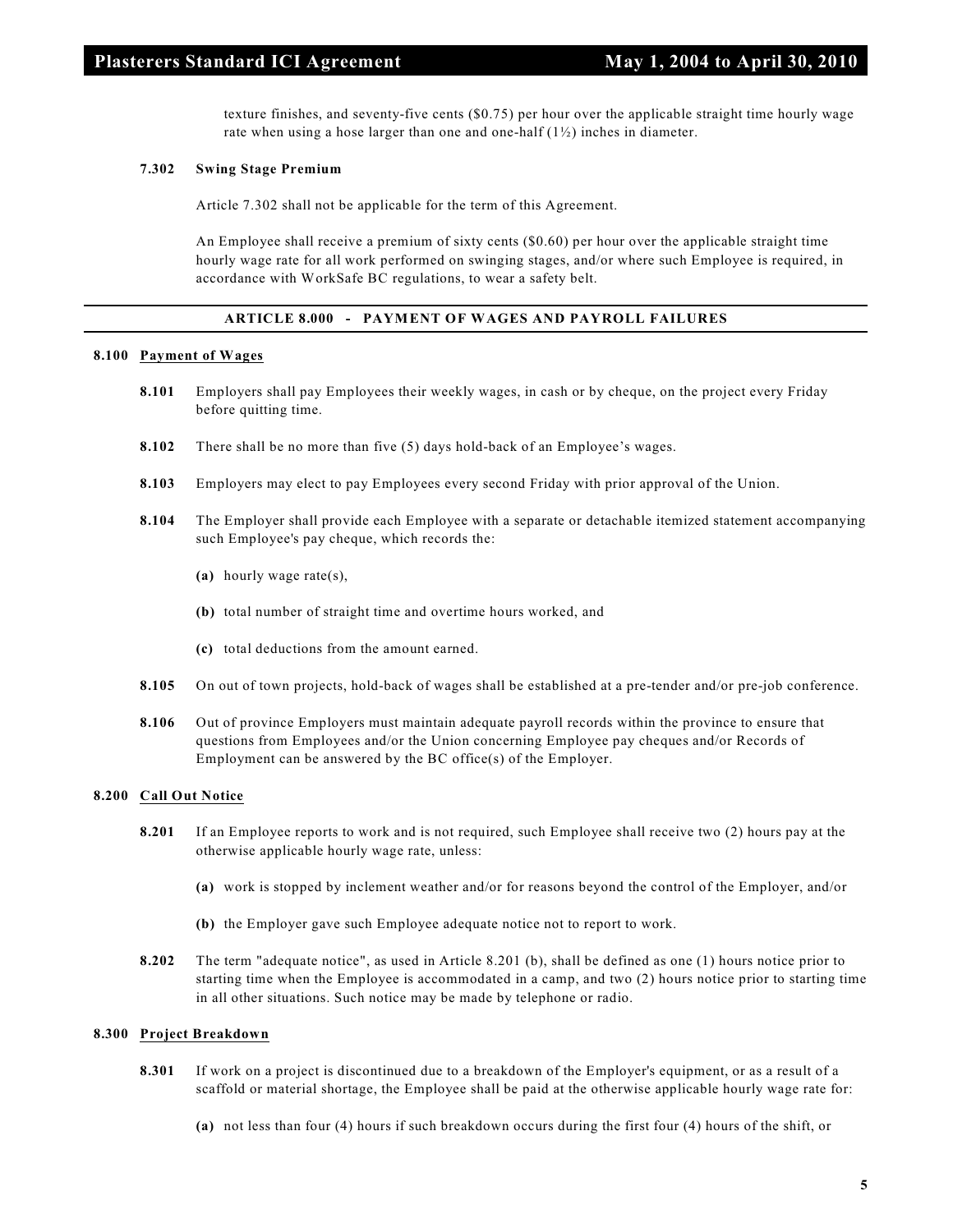- **(b)** not less than the full shift if such breakdown occurs after the first four (4) hours of the shift.
- **8.302** If work on a project is discontinued for reasons beyond the control of the Employer, the Employee shall be paid at the otherwise applicable hourly wage rate, only for the actual hours worked.

# **8.400 Wage Bond**

- **8.401** Prior to a Union member being dispatched to an Employer who is either not signatory to this Agreement, or has only recently become signatory to this Agreement, such Employer may be required to deposit a wage bond suitable to the Union, in an amount no larger than five thousand dollars (\$5,000.00), for use in default as a result of the non-payment of wages, annual vacation pay, statutory holiday pay, Employer contributions, Employee deductions, and/or any other such payments required in accordance with this Agreement.
- **8.402** When no longer required such wage bond shall, by mutual consent of the Union and the Employer concerned, be terminated, but in no event shall such wage bond be held longer than twelve (12) months.

#### **8.500 Payroll Failure**

Where there have been instances of an Employer, or the principals or Directors thereof, failing to meet payroll requirements, the Union shall have the right to:

- **8.501** inspect the Employer's payroll records, and/or
- **8.502** require the posting of a suitable wage bond, as provided for in Article 8.400, and/or
- **8.503** require that the payment of wages, annual vacation pay, statutory holiday pay, Employer contributions, Employee deductions, and/or any other such payments provided required by this Agreement be made by cash or certified cheque.

# **ARTICLE 9.000 - ANNUAL VACATION AND STATUTORY HOLIDAYS**

# **9.100 Annual Vacation Pay and Statutory Holiday Pay**

- **9.101** Annual vacation pay of six percent (6%) and statutory holiday pay of six percent (6%) shall be combined in an amount equal to twelve percent (12%). Such amount shall include any additional statutory holiday(s) which may be declared by the federal and/or provincial government, and be calculated only on the gross hourly earnings of each Employee regardless of the amount of time worked, and shall accrue to each Employee's credit.
- **9.102** Each Employee shall receive the amount provided for in Article 9.101, with such amount to be paid on each pay cheque. Upon termination, each Employee shall receive all annual vacation pay and statutory holiday pay which may be owing.

#### **9.200 Annual Vacation**

An Employee may take up to three (3) weeks annual vacation in any calendar year. The annual vacation period shall be arranged by mutual agreement between the Employee and the Employer.

#### **9.300 Statutory Holidays**

#### **9.301 Industrial Construction Projects**

The following statutory holidays shall apply to Industrial Construction projects:

New Year's Day, Heritage Day (3<sup>rd</sup> Monday in February), Good Friday, Easter Monday, Victoria Day, Canada Day, Friday preceding B.C. Day, B.C. Day, Friday preceding Labour Day, Labour Day,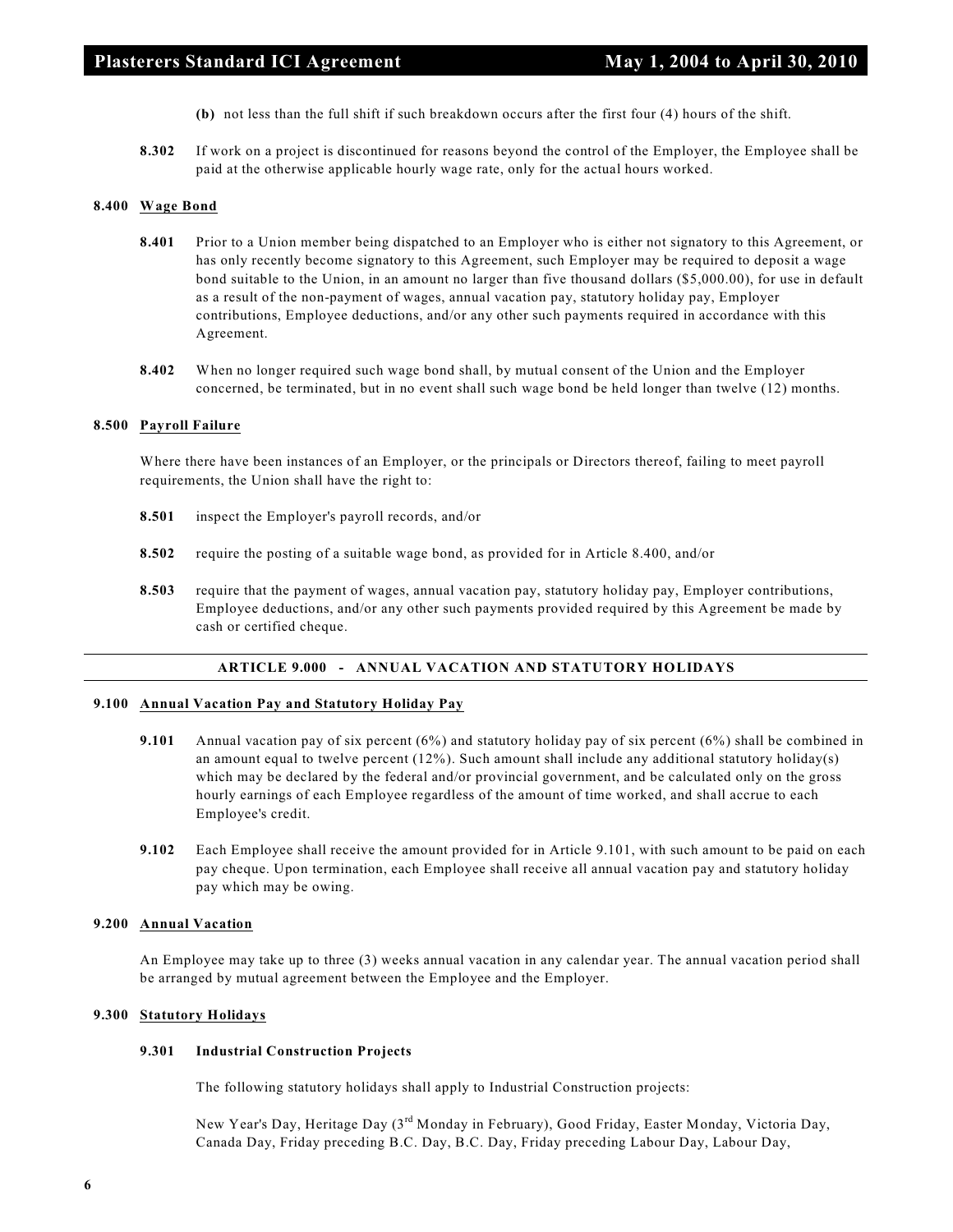Thanksgiving Day, Remembrance Day, Christmas Day, Boxing Day, and/or any other such day as may be declared a statutory holiday by the federal or provincial government. When a statutory holiday falls on a Saturday or Sunday, the following working day(s) shall be observed.

# **9.302 Commercial/Institutional Construction Projects**

The statutory holidays provided for in Article 9.301 shall also apply to Commercial/Institutional Construction projects, except as follows:

On Commercial/Institutional Construction projects, Heritage Day  $(3<sup>rd</sup> Monday in February)$  and the Friday preceding Labour Day may be floated, and the day therefore worked at straight time rates, with an alternate day scheduled to be taken off as mutually agreed between the Employer and the Employee.

# **9.303 All Projects**

All work performed on statutory holidays, or days observed in place thereof, shall be paid for at two (2) times the otherwise applicable straight time hourly wage rate. No work shall be performed on Labour Day, except where safety to life or property makes it necessary and permission from the Union has been obtained.

# **ARTICLE 10.000 - CREW LEADERS**

#### **10.100 Definition**

The term Crew Leader shall be synonymous with Foreman.

# **10.200 Qualifications**

All Crew Leaders shall be members in good standing of the Union.

# **10.300 Ratios**

- **10.301** When five (5) or more Plasterers are employed by an Employer on a project, one (1) Plasterer shall be appointed as a working Crew Leader.
- **10.302** When ten (10) or more Plasterers are employed by an Employer on a project, the Crew Leader shall not work with the tools of the trade.

#### **10.400 Crew Leader Premium**

The minimum straight time hourly wage rate for a Crew Leader shall be 115% of the applicable Journeyperson minimum straight time hourly wage rate on the project. In addition to such rate, a Crew Leader shall also be paid all other premiums (i.e. annual vacation pay and statutory holiday pay, overtime, etc.) which may otherwise apply in accordance with this Agreement.

#### **ARTICLE 11.000 - APPRENTICES**

#### **11.100 Terms of Apprenticeship**

- **11.101** There shall be three (3) Terms of Apprenticeship, with each Term consisting of 1,800 hours of practical work experience within the industry. In the event an Apprentice requests credit for prior work experience with a non signatory Employer, the parties shall mutually investigate the Apprentice's claims and thereafter shall credit the Apprentice with the practical work experience hours, if any, which the parties mutually agree are appropriate under the circumstances. If such mutual agreement is not achieved, either party may refer the matter to arbitration in accordance with Article 27.000.
- **11.102** The following Apprentice classifications shall apply. The Union shall notify the Employer, in writing, when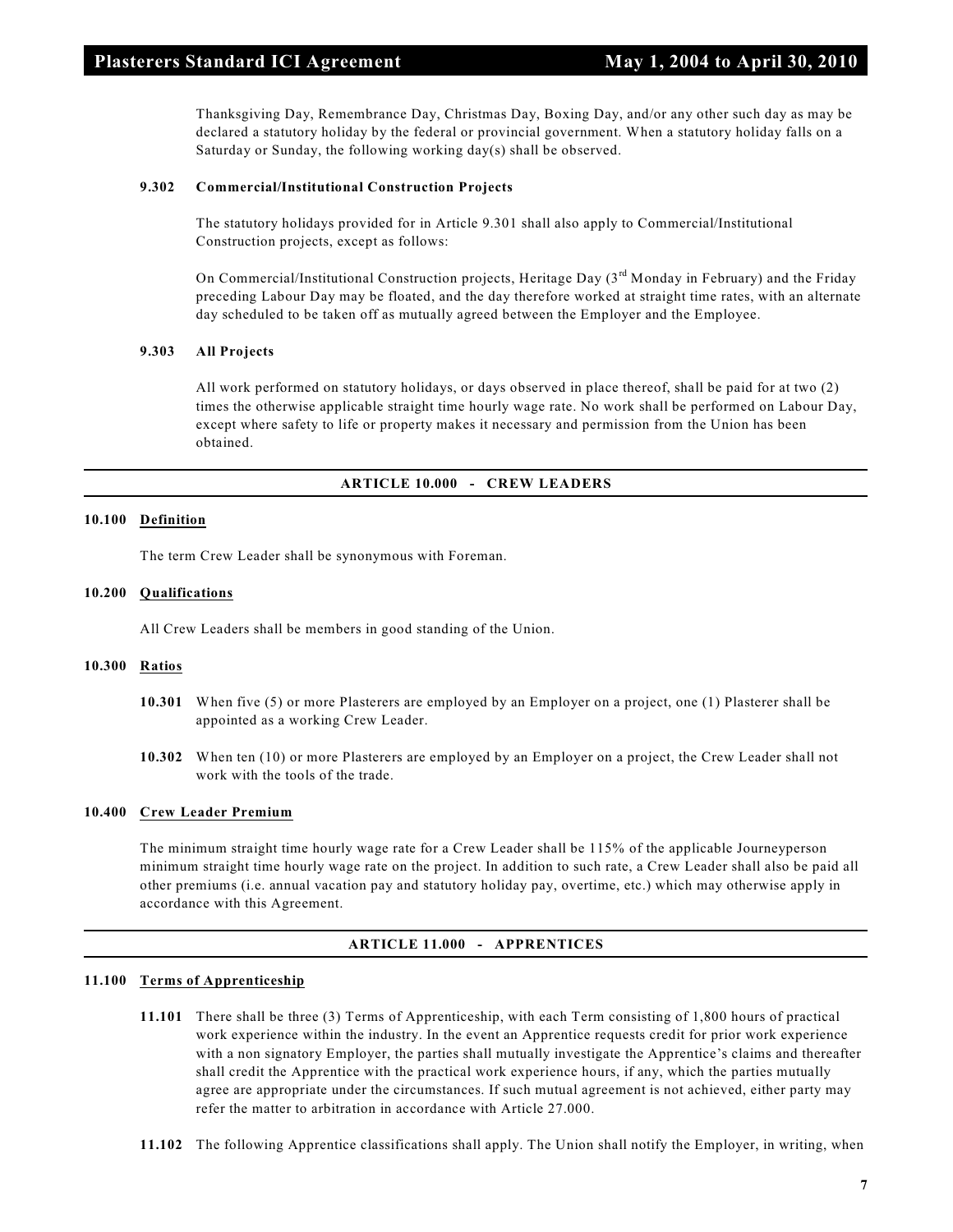an Apprentice becomes eligible for advancement to a higher classification. The Union shall also document such eligibility, if requested to do so by the Employer, by providing the Employer with evidence of the Apprentices practical work experience hours.

| AA1 | First Term  | 0 hours to 1,800 hours     |
|-----|-------------|----------------------------|
| AA2 | Second Term | 1,801 hours to 3,600 hours |
| AA3 | Third Term  | 3.601 hours to 5.400 hours |

- **11.103 (a)** Once an Apprentice has successfully completed 5,400 hours of practical work experience in the industry (i.e. Third Term), the parties shall review the Apprentice's skills, abilities and expertise, and shall mutually determine whether or not the Apprentice is sufficiently qualified to be classified as a Journeyperson. If such mutual agreement is not achieved, either party may refer the matter to arbitration in accordance with Article 27.000.
	- **(b)** An individual who has successfully completed 5,400 hours of practical work experience in the industry (i.e. Third Term) but has not been classified as a Journeyperson, shall continue to be paid at the Third Term rate but shall no longer be classified as an Apprentice. Such individual may apply at any time, in writing, to be classified as a Journeyperson, but in no event shall such application be made within six (6) months of the completion of the review process for a previous application.

# **11.200 Minimum Straight Time Hourly Wage Rates**

The minimum straight time hourly wage rate for an Apprentice shall be calculated as a percentage of the applicable Journeyperson minimum straight time hourly wage rate.

AA1 55% AA2 70% AA3 85%

# **11.300 Probationary Period**

- **11.301** Upon original hire, each Apprentice shall be subject to a two (2) month probationary period, during which time such Apprentice shall be evaluated by the Employer and the Union. Upon successful completion of the probationary period, or at such earlier time as may be mutually agreed by the parties, the Apprentice shall become a Union member.
- **11.302** Upon becoming a Union member, an Apprentice may choose to become indentured to either the Employer or the Union. Notwithstanding the foregoing, an Employee shall not be required to be formally registered and/or indentured in order to be classified as an Apprentice.

#### **11.400 Employment Conditions**

- **11.401** No more than fifty percent (50%) of the Employees employed by an Employer in accordance with this Agreement may be classified as an Apprentice. Such percentage shall be calculated on a company wide basis.
- **11.402** An Apprentice shall work under the supervision of a Journeyperson throughout the entire First Term of Apprenticeship. The Employer shall ensure that an Apprentice receives experience in all facets of the plastering trade during the course of his/her Apprenticeship, where it is practical for the Employer to do so.
- **11.403** An Apprentice shall work with the tools of the trade and shall only perform work within the Union's work jurisdiction. The Employer shall supply an Apprentice with the necessary tools, as required, throughout the entire First Term of Apprenticeship.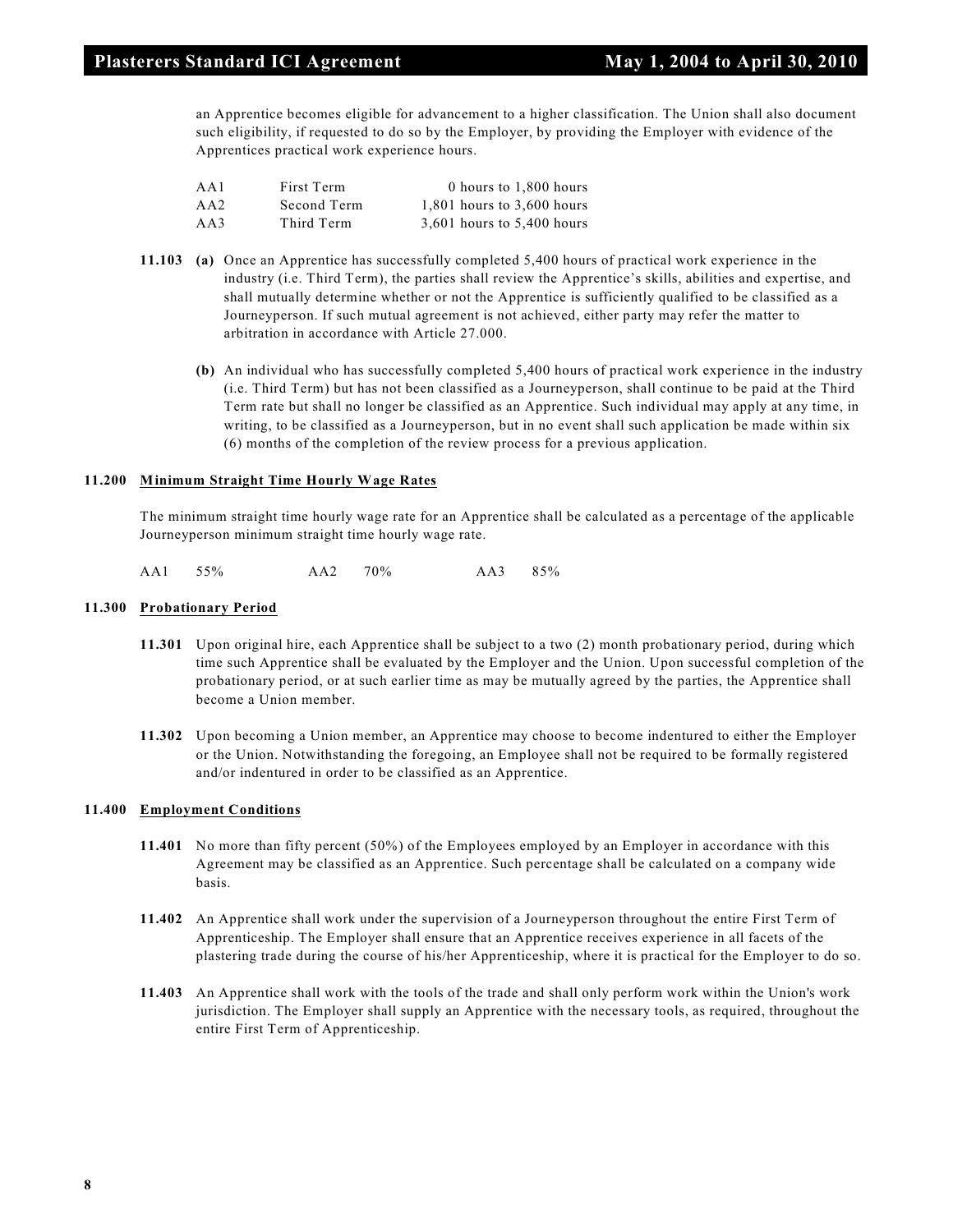#### **ARTICLE 12.000 - PRE-APPRENTICES**

#### **12.100 Hiring**

An Employer may hire anyone as a Pre-Apprentice, but such person must join the Union within thirty (30) calendar days of hire and pay Union dues.

#### **12.200 Wages, Benefits, and Union Dues**

- **12.201** A Pre-Apprentice shall receive a straight time hourly wage rate equivalent to fifty percent (50%) of the applicable Journeyperson minimum straight time hourly wage rate.
- **12.202** A Pre-Apprentice shall receive annual vacation pay of six percent (6%) and statutory holiday pay of six percent (6%) in accordance with Article 9.100.
- **12.203** The Employer shall remit all Employer contributions on behalf of a Pre-Apprentice which are otherwise required in accordance with this Agreement.
- **12.204** The Employer shall deduct and remit Union dues on behalf of a Pre-Apprentice in accordance with Article 18.000.

#### **12.300 Advancement to Apprenticeship Program**

Upon recommendation of the Employer, and with the mutual agreement of the Union and the Pre-Apprentice, such Pre-Apprentice shall be entered into the Plasterers apprenticeship program.

#### **12.400 General Conditions**

- **12.401** All other terms and conditions of this Agreement not otherwise modified within Article 12.000, shall apply to a Pre-Apprentice.
- **12.402** The parties agree to review Article 12.000 upon the expiry of this Agreement, and to examine its success in terms of increasing the number and improving the quality of Apprentices joining the Plasterers apprenticeship program.

# **ARTICLE 13.000 - JOB STEWARDS AND UNION BUSINESS REPRESENTATIVES**

#### **13.100 Job Stewards**

- **13.101** Job Stewards shall be recognized on all projects and shall not be discriminated against.
- **13.102** Job Stewards shall be appointed or elected by the majority of Union members employed on the project.
- **13.103** The Union shall notify the Employer, in writing, of the name of the Job Steward on each project, and any changes thereafter.
- **13.104** Job Stewards shall refer any/all grievances and/or disputes to the Union.
- **13.105** Job Stewards shall be allowed reasonable time on the project to perform their duties.

#### **13.200 Union Business Representatives**

- **13.201** Union Business Representatives shall have access to all projects at all times, but shall not interfere with the general work pattern.
- **13.202** In the event a Union Business Representative wishes to conduct other than their normal duties on a project, such Representative shall first obtain permission from the Employer.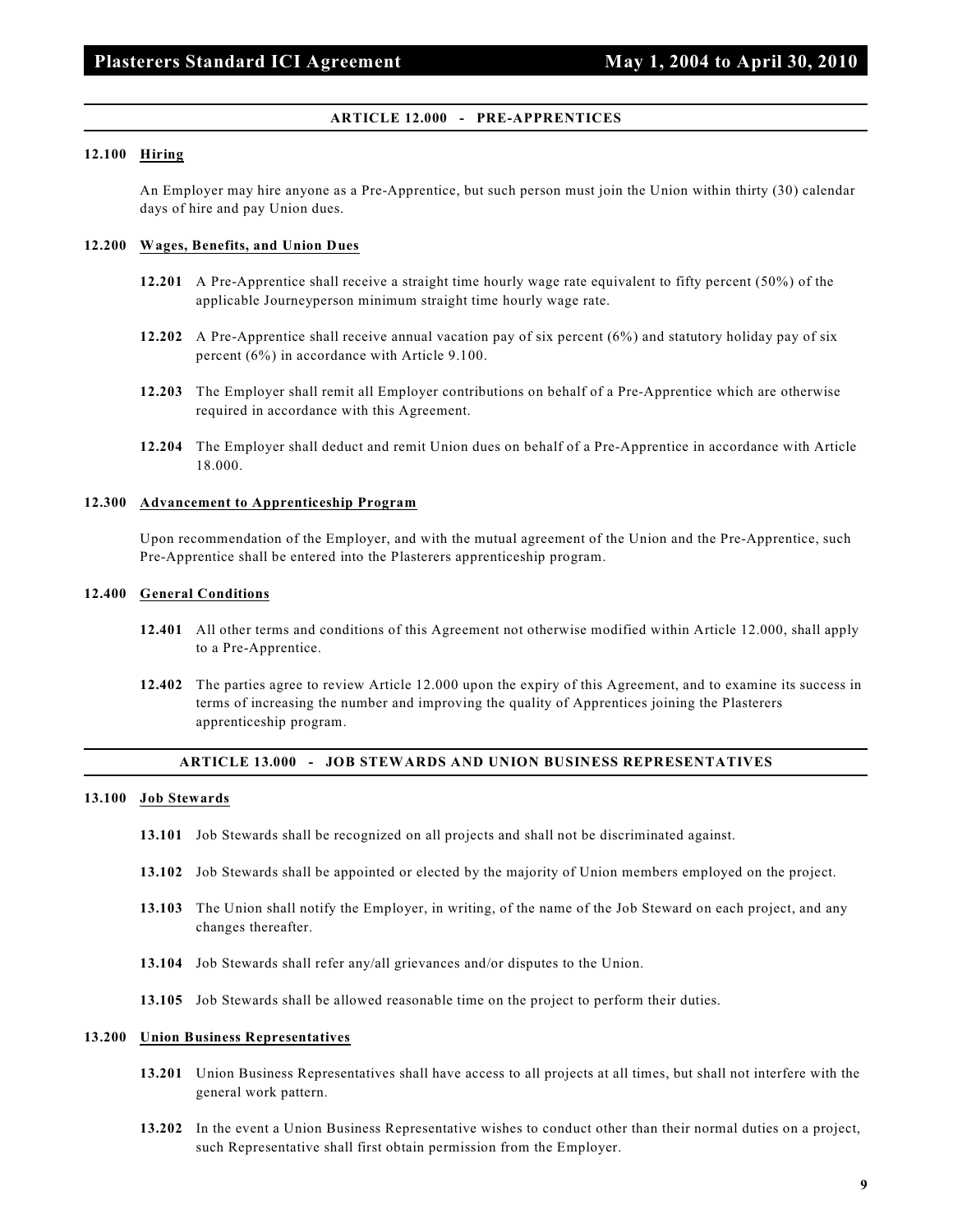# **ARTICLE 14.000 - MONTHLY REMITTANCES AND RATE CALCULATIONS**

#### **14.100 Monthly Remittances**

- **14.101** The Employer shall remit to the Union all Employer contributions and Employee deductions required in accordance with this Agreement, on behalf of those Employees working under the terms of this Agreement.
- **14.102** Such remittance shall be made by a single payment, accompanied by a Plasterers' Remittance Report, and shall be received by the Union not later than the fifteenth (15th) day of the month following that month for which such payment is payable.
- **14.103 (a)** The Union shall declare an Employer delinquent if the Union has not received said Employer's remittance by the twenty-second (22nd) day of the month following that month for which such payment is payable.
	- **(b)** If the Union declares an Employer delinquent in accordance with Article 14.103 (a), the Union shall notify the Employer, in writing, of such delinquency.
	- **(c)** If the Employer fails to respond within forty-eight (48) hours, exclusive of Saturdays, Sundays and statutory holidays, of receipt of such notification of delinquency, the Union shall have the right to:
		- **(i)** Demand payment of a penalty in the amount of ten percent (10%) of the delinquent payment.
		- **(ii)** Withdraw its members from the delinquent Employer until such time as all monies owing have been paid in full.
		- **(iii)** Require the Employer to post a suitable bond. Such bond shall not be of an amount exceeding a three (3) month average of remittances for such Employer, and shall be returned to the Employer, along with any interest earned, after six (6) consecutive months have elapsed without such Employer having again been declared delinquent.

#### **14.200 Monetary Calculations and Monthly Employers' Remittance Report**

- **14.201** The Union and CLR shall mutually agree upon all mathematical calculations involving the calculation of:
	- **(a)** the breakdown of the monetary package,
	- **(b)** Crew Leader, Apprentice an/or Pre-Apprentice hourly wage rates, and
	- **(c)** all other Employee classifications and/or premiums requiring calculation.
- **14.202** The Union and CLR shall also mutually agree on the format of a Plasterers' Remittance Report.
- **14.203** Such mutual agreement as provided for in Articles 14.201 and 14.202 shall be reached prior to any corresponding information and/or documents being distributed to the Union membership and/or to any Employer signatory to this Agreement.
- **14.204** Article 14.200 shall not be interpreted to mean that the Union does not retain sole authority to determine the allocation of the monetary package.

#### **ARTICLE 15.000 - CEMENT MASONS' HEALTH & WELFARE TRUST FUND**

The Union shall maintain, and shall be responsible for the administration of the Cement Masons' Health & Welfare Trust Fund from which certain benefits are provided for Union members, Employers, and staff.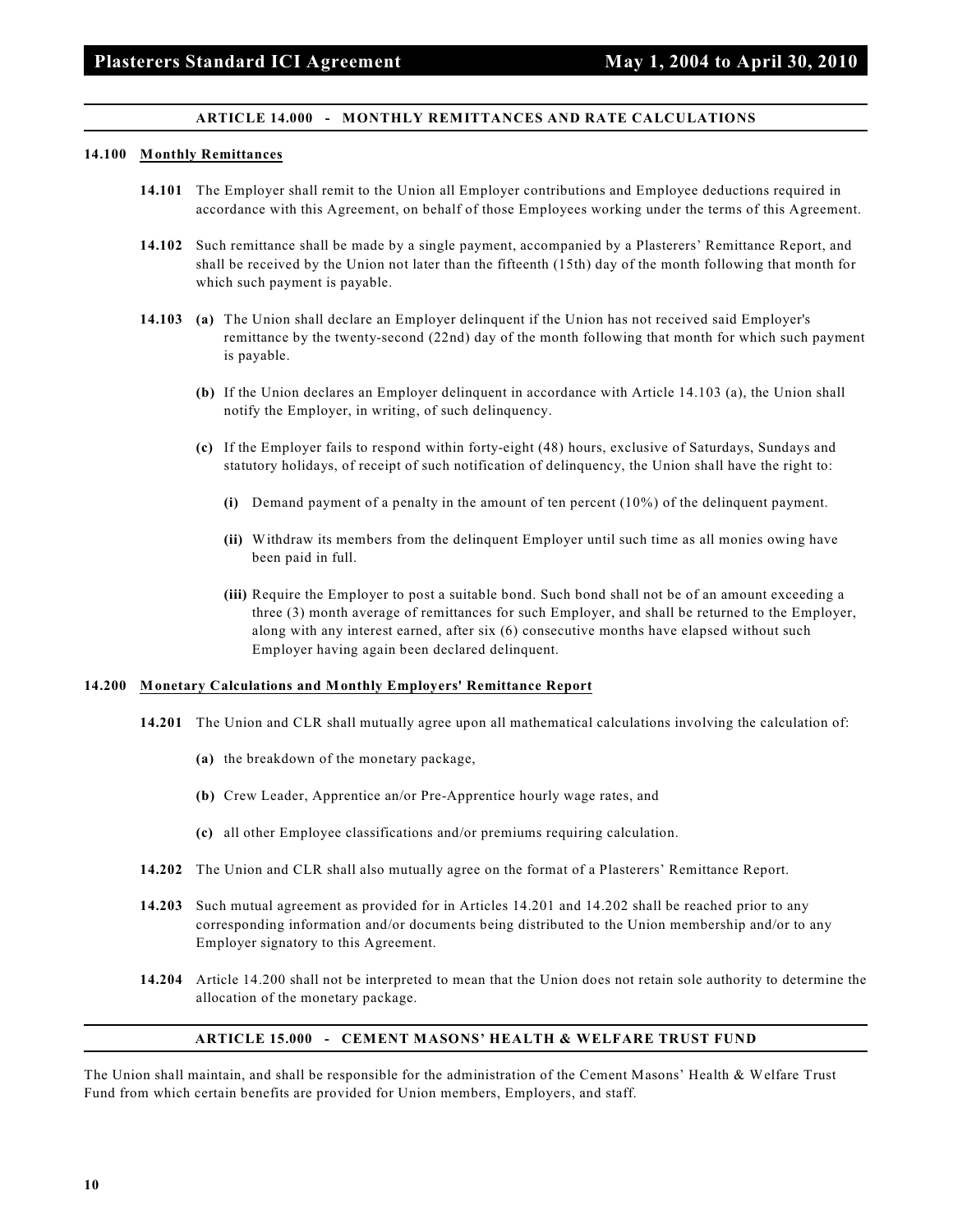#### **15.100 Employer Contribution**

The Employer shall contribute the required amount to the Cement Masons' Health & Welfare Trust Fund in the manner set forth in Article 14.100. Such amount(s) and the effective date(s) applicable thereto, shall be as stipulated within Schedule "B" of this Agreement.

#### **15.200 Increase to Employer Contribution**

If the Trustees of the Cement Masons' Health & Welfare Trust Fund decide that an increase in the Employer contribution to the Fund is necessary, the appropriate amount shall be deducted from the wage package. Notwithstanding the foregoing, the Union shall provide the Employer with a minimum of thirty (30) calendar days written notice, unless otherwise mutually agreed to, in writing, by the Union and CLR, before such increase shall become effective.

#### **ARTICLE 16.000 - GROUP RRSP**

#### **16.100 Employer Contribution**

The Employer shall contribute the required amount to the Group RRSP in the manner set forth in Article 14.100. Such amount(s) and the effective date(s) applicable thereto, shall be as stipulated within Schedule "B" of this Agreement.

#### **16.200 Employee Deduction**

- **16.201** The Employer shall deduct the required amount from each Employee's pay cheque, and shall remit such deduction to the Group RRSP in the manner set forth in Article 14.100. Such amount(s) and the effective date(s) applicable thereto, shall be as stipulated within Schedule "B" of this Agreement.
- **16.202** The Union may, at its discretion, increase the amount of the Group RRSP Employee deduction. Notwithstanding the foregoing, the Union shall provide the Employer with a minimum of thirty (30) calendar days written notice, unless otherwise mutually agreed to, in writing, by the Union and CLR, before such increase shall become effective.

# **ARTICLE 17.000 - INDUSTRY FUNDS**

# **17.100 Contract Administration Fund**

- **17.101** The Employer shall contribute thirteen cents (\$0.13) per hour worked, inclusive of GST, to the Contract Administration Fund in the manner set forth in Article 14.100. CLR may alter this amount by providing the Union with sixty (60) calendar days written notice.
- **17.102 (a)** The Union shall collect all Employer contributions made to the Contract Administration Fund in accordance with Article 17.101, and in turn shall forward such contributions to CLR, or its successor, not later than the last working day of the month following that for which such contributions were collected.
	- **(b)** The Union shall forward such collected contributions complete with a form, to be mutually agreed upon by the parties, which shall include at least the following information:
		- **(i)** name of each Employer from whom contributions have been collected,
		- **(ii)** amount collected from each individual Employer,
		- **(iii)** the total amount collected, and
		- **(iv)** the period for which contributions are payable.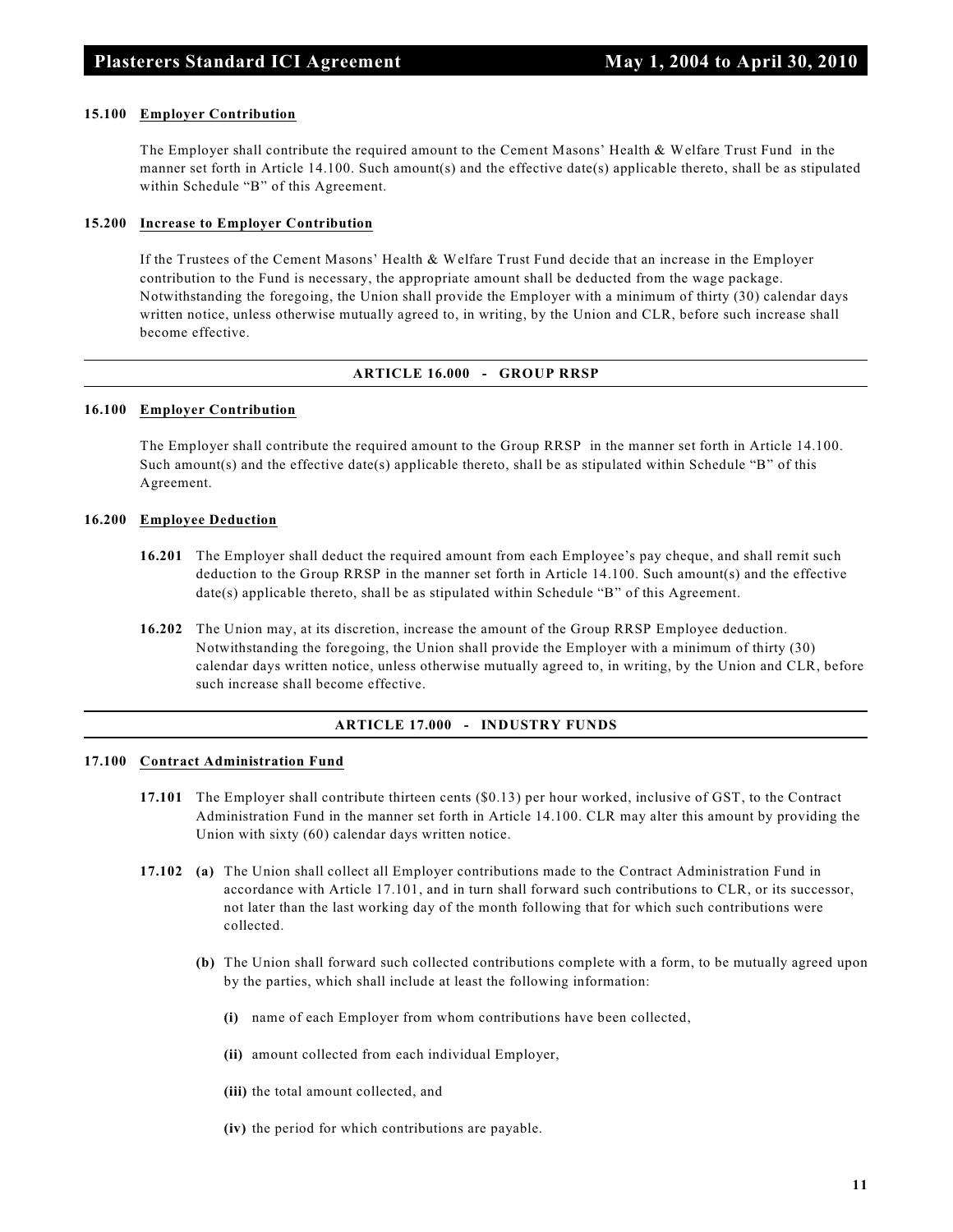**(c)** The Union shall be entitled to deduct an amount equal to five percent (5%) of the total Employer contributions collected, to cover administration costs, prior to forwarding such contributions to CLR.

# **17.200 AWCC Promotional Fund**

- **17.201** The Employer shall contribute ten cents (\$0.10) per hour worked to the AWCC Promotional Fund in the manner set forth in Article 14.100.
- **17.202 (a)** The Union shall collect all Employer contributions made to the AWCC Promotional Fund in accordance with Article 17.201, and in turn shall forward such contributions to the AWCC not later than the last working day of the month following that for which such contributions were collected.
	- **(b)** The Union shall be entitled to deduct an amount equal to five percent (5%) of the total Employer contributions collected, to cover administration costs, prior to forwarding such contributions to the AWCC.

# **17.300 OPCMIA Local 919 Plasterers Advancement Fund**

Effective June 8, 2006, the Employer shall contribute ten cents (\$0.10) per hour to the OPCMIA Local 919 Plasterers Advancement Fund in the manner set forth in Article 14.100.

# **17.400 Rehabilitation Plan**

The Employer shall contribute two cents (\$0.02) per hour worked to the BC Construction Industry Rehabilitation Plan in the manner set forth in Article 14.100. The BC Construction Industry Rehabilitation Plan shall be governed by a Board of Trustees appointed on an equal basis by BCYT and CLR, and shall be used for rehabilitative purposes in the industry on the basis of the negotiated and agreed principles of July 23, 1980.

#### **17.500 BC Jurisdictional Assignment Plan**

The Employer shall contribute one cent (\$0.01) per hour worked to the Jurisdictional Assignment Plan Fund in the manner set forth in Article 14.100. The JAP, as agreed to between the BCYT and CLR, shall be binding upon the parties. Notwithstanding the foregoing, where the Employer makes an assignment of work to another constituent union or local union of the BCBCBTU, which is challenged under the JAP, the Union shall not make any claim or bring any independent action for back pay or any other damages through the Umpire, arbitration, or the LRB, unless the Union has obtained a ruling from the Umpire in its favour, in which event the Union shall be entitled to claim damages through collective agreement arbitration for non-compliance with the Umpire's ruling for the period subsequent to the ruling.

# **17.600 BCBCBTU Fund**

The Employer shall contribute one cent (\$0.01) per hour worked to the BCBCBTU Fund in the manner set forth in Article 14.100. Notwithstanding the foregoing, such requirement shall continue only for as long as the BCBCBTU structure continues to exist pursuant to the *Labour Relations Code*.

# **17.700 BCYT Fund**

The Employer shall contribute five cents (\$0.05) per hour worked to the BCYT Fund in the manner set forth in Article 14.100. Notwithstanding the foregoing, such contribution shall no longer be required effective June 8, 2006.

# **17.800 PJAAC Fund**

The Employer shall contribute two cents (\$0.02) per hour worked to the PJAAC Fund in the manner set forth in Article 14.100. Notwithstanding the foregoing, such contribution shall no longer be required effective June 8, 2006.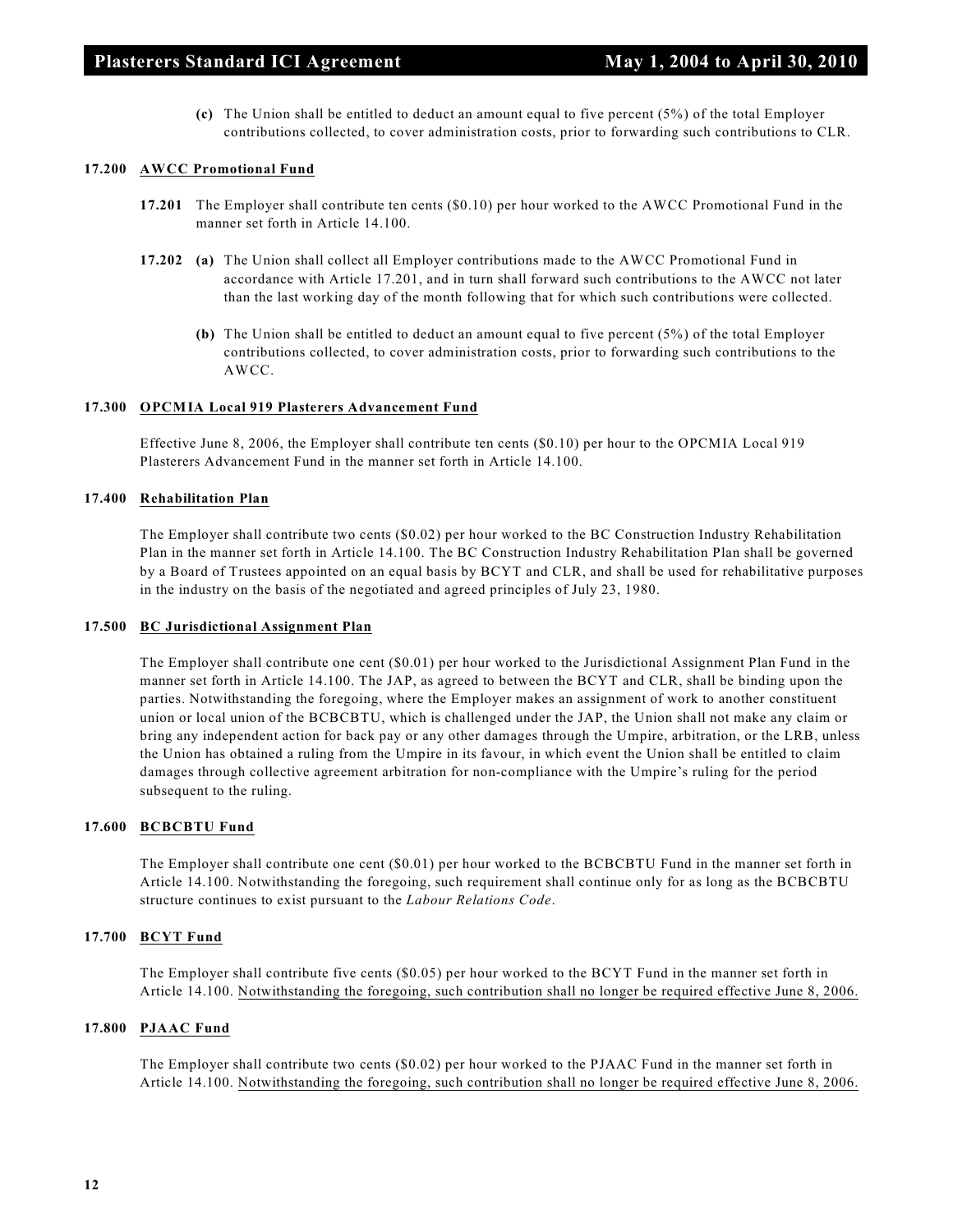# **ARTICLE 18.000 - UNION DUES**

#### **18.100 Employee Deduction**

The Employer shall deduct the required Union Dues from each Employee's pay cheque, and shall remit such deduction in the manner set forth in Article 14.100. Such amount(s) and the effective date(s) applicable thereto, shall be as stipulated within Schedule "B" of this Agreement. The Employer shall deduct Union Dues from every Journeyperson, Apprentice, and/or Pre-Apprentice employed, and shall also deduct arrears and initiation fees as directed and deemed necessary by the Union.

# **18.200 Increase to Employee Deduction**

The Union shall notify the Employer as to the amount of Union Dues to be deducted and reserves the right to alter the amount of such deductions upon thirty (30) calendar days notice as determined by the Constitution and By-Laws of the Union, and in accordance with the *Labour Relations Code*.

# **18.300 Written Authorization**

Each Employee shall submit a written authorization for such deductions to their Employer as a condition of employment. Such written authorization shall be duly signed by the Employee, and submitted to the Employer prior to such deductions being made.

# **ARTICLE 19.000 - HOURS OF WORK AND OVERTIME**

# **19.100 Regular Hours**

Eight (8) hours shall constitute the regular work day and five (5) days, forty (40) hours shall constitute the regular work week, Monday through Friday. The regular hours of work shall be performed consecutively between the hours of 7:00 am and 5:00 pm daily.

# **19.200 Overtime**

All hours worked outside of the regular hours of work shall be considered overtime until a break of eight (8) hours has occurred, and shall be paid for at the applicable overtime hourly wage rate.

- **19.201** On Industrial Construction projects, the first two (2) hours of overtime, Monday through Friday, shall be paid at one and one-half  $(1\frac{1}{2})$  times the otherwise applicable straight time hourly wage rate. All other overtime shall be paid at double time.
- **19.202** On Commercial/Institutional Construction projects, the first two (2) hours of overtime, Monday through Friday, shall be paid at one and one-half  $(1/2)$  time the otherwise applicable straight time hourly wage rate. The first eight (8) hours of overtime on Saturdays shall also be paid at one and one-half  $(1/2)$  time the otherwise applicable straight time hourly wage rate. All other overtime shall be paid at double time.

#### **19.300 Compressed Work Week**

A compressed work week may be established by the Employer. The terms and conditions of such compressed work week shall supercede any/all contrary provisions of the Agreement.

#### **19.301 Hours of Work**

- **(a)** Ten (10) straight time hours (8:00 am to 6:30 pm, inclusive of a meal break) shall constitute the compressed work week day shift. Forty (40) straight time hours, Monday through Thursday inclusive, or Tuesday through Friday inclusive, shall constitute the regular compressed work week.
- **(b)** Ten (10) straight time hours (6:30 pm to 5:00 am, inclusive of a meal break) shall constitute the compressed work week afternoon shift. Forty (40) straight time hours, Monday through Thursday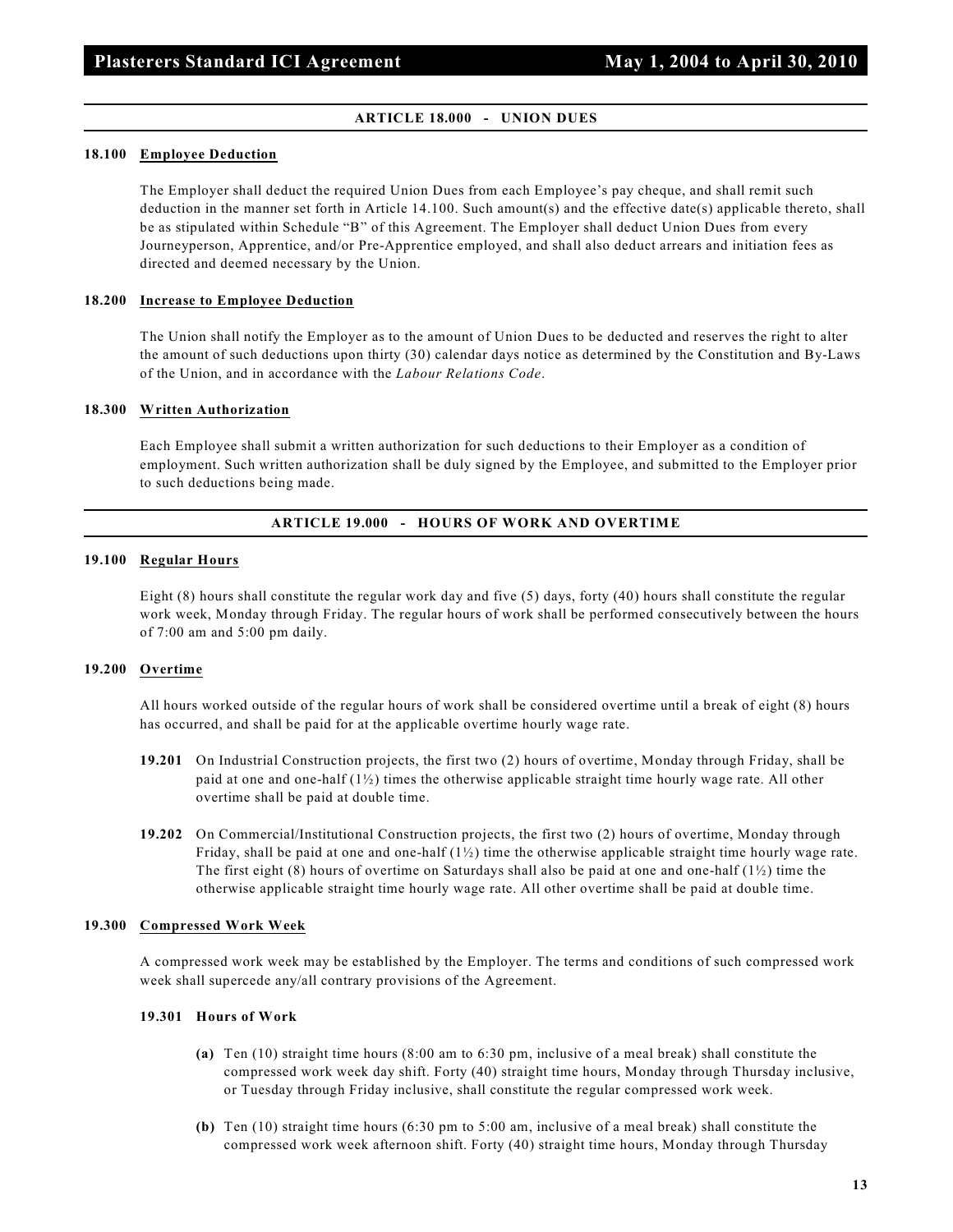inclusive, or Tuesday through Friday inclusive, shall constitute the regular compressed work week. The applicable shift premium shall apply.

**(c)** Notwithstanding Articles 19.301 (a) and (b), the scheduled start time of the shift may be varied by up to one (1) hour earlier or later at the discretion of the Employer.

# **19.302 Overtime**

- **(a)** The first ten (10) hours of overtime worked on the Friday of a Monday through Thursday compressed work week, or on the Monday of a Tuesday through Friday compressed work week, shall be payable at one and one-half  $(1/2)$  times the otherwise applicable straight time hourly wage rate.
- **(b)** The first eight (8) hours of overtime worked on the Saturday of a Monday through Thursday compressed work week, or on the Saturday of a Tuesday through Friday compressed work week, shall be payable at one and one-half  $(1/2)$  times the otherwise applicable straight time hourly wage rate.
- **(c)** All other overtime hours, including all hours worked in excess of ten (10) hours per day, all hours worked in excess of eight (8) hours in accordance with paragraph (b) above, and all hours worked on Sundays and statutory holidays, shall be payable at two (2) times the otherwise applicable straight time hourly wage rate.

# **19.303 Statutory Holidays**

Unless otherwise mutually agreed upon by the parties,

- **(a)** when a statutory holiday falls on the Friday of a Monday through Thursday compressed work week, such statutory holiday shall be observed on the Thursday.
- **(b)** when a statutory holiday falls on the Monday of a Tuesday through Friday compressed work week, such statutory holiday shall be observed on the Tuesday.
- **(c)** when a statutory holiday falls on a regular work day of a compressed work week, such statutory holiday shall be observed on such regular work day.

#### **19.400 Meal Breaks**

- **19.401** A one-half (½) hour meal break shall be provided during each working shift, at approximately the middle of such shift. Such break shall not be considered as time worked.
- **19.402** A second meal break of not less than one-half (½) hour shall be provided to any Employee who is required to work a shift in excess of ten (10) hours. The second meal break shall be considered as time worked, and shall be paid for by the Employer at the otherwise applicable straight time hourly wage rate.
- **19.403** The timing of meal breaks shall be mutually agreed to by the Employer and the Union.

#### **19.500 Rest Periods**

- **19.501** Two (2) rest periods of ten (10) minutes duration each shall be provided during a scheduled eight (8) hour or nine (9) hour shift. Notwithstanding the foregoing, a third rest period of ten (10) minutes duration shall be provided after eight (8) hours if the shift is subsequently extended beyond eight (8) hours or nine (9) hours up to a maximum of ten (10) hours.
- **19.502** Notwithstanding Article 19.501, only two (2) rest periods shall be provided on a scheduled shift of ten (10) hours, however each such rest period shall be of fifteen (15) minutes duration.
- **19.503** Rest periods shall be taken at a location determined by mutual agreement between the Employer and the Union.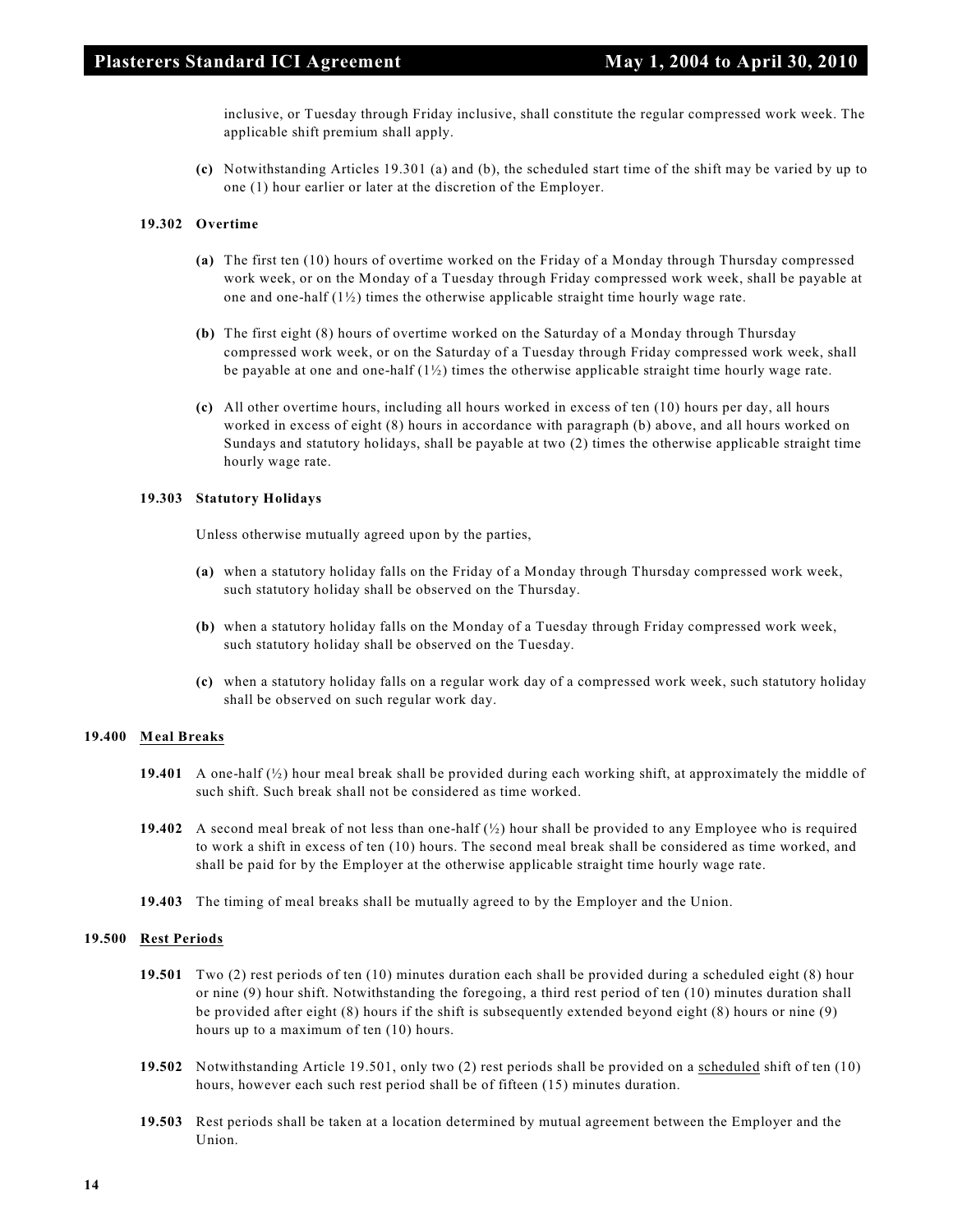#### **19.600 Starting and Stopping Times**

**19.601** Notwithstanding any other provision of this Agreement, the starting and stopping time may be varied, at the Employer's discretion, by one (1) hour earlier or later than the normal 8:00 am start.

#### **19.602 Industrial Construction Projects**

On Industrial Construction projects the starting and stopping times shall be at the tool lock-up, or, on non camp projects, the lunchroom.

#### **19.603 Commercial/Institutional Construction Projects**

- **(a)** On Commercial/Institutional Construction projects involving two (2) or more trades, the hours of work shall be determined by the general contractor after consultation with the Union(s) involved and the subcontractors.
- **(b)** On Commercial/Institutional Construction projects involving only one (1) trade, the hours of work shall be determined by the Employer after consultation with the Union.
- **(c)** The arrangements referred to in Articles 19.603 (a) and (b) shall be made within the following parameters:
	- **(i)** Exceptions to the above starting times may be made for concrete pouring and finishing jointly, use of cranes and pumping equipment etc. on the understanding that such exceptions or variations are established at the outset of the project and are not subject to change on a day to day basis. Such exceptions shall be established between the hours of 7:00 am and 5:00 pm.
	- **(ii)** Where arrangements have been made regarding the work day as outlined above, such arrangements shall supersede any/all contrary provisions of this Agreement.
	- **(iii)** Once established as above, there shall be no further change unless there is further consultation with the respective parties.

# **ARTICLE 20.000 - SHIFTS**

#### **20.100 Scheduling of Shifts**

- **20.101** The Employer may schedule an afternoon and/or night shift if/as required. It shall not be necessary for there to be a day shift in order for there to be an afternoon and/or a night shift.
- **20.102** Two (2) consecutive days shall be necessary to constitute an afternoon shift and three (3) consecutive days shall be necessary to constitute a night shift.

#### **20.200 Shift Premiums**

The Employer shall pay a shift premium over and above the otherwise applicable minimum straight time hourly wage rate to any Journeyperson who is employed on an afternoon or night shift. The minimum straight time hourly wage rate applicable for all other Employee classifications shall be recalculated accordingly. Such shift premium shall be paid in accordance with the following schedule.

Day Shift: No shift premium.

- Afternoon Shift: The applicable minimum straight time hourly wage rate shall be increased by seven percent (7.0%) for each hour worked on any shift which commences between 3:30 pm and 8:30 pm. Second and subsequent meal breaks are not considered to be hours worked.
- Night Shift: The applicable minimum straight time hourly wage rate shall be increased by sixteen percent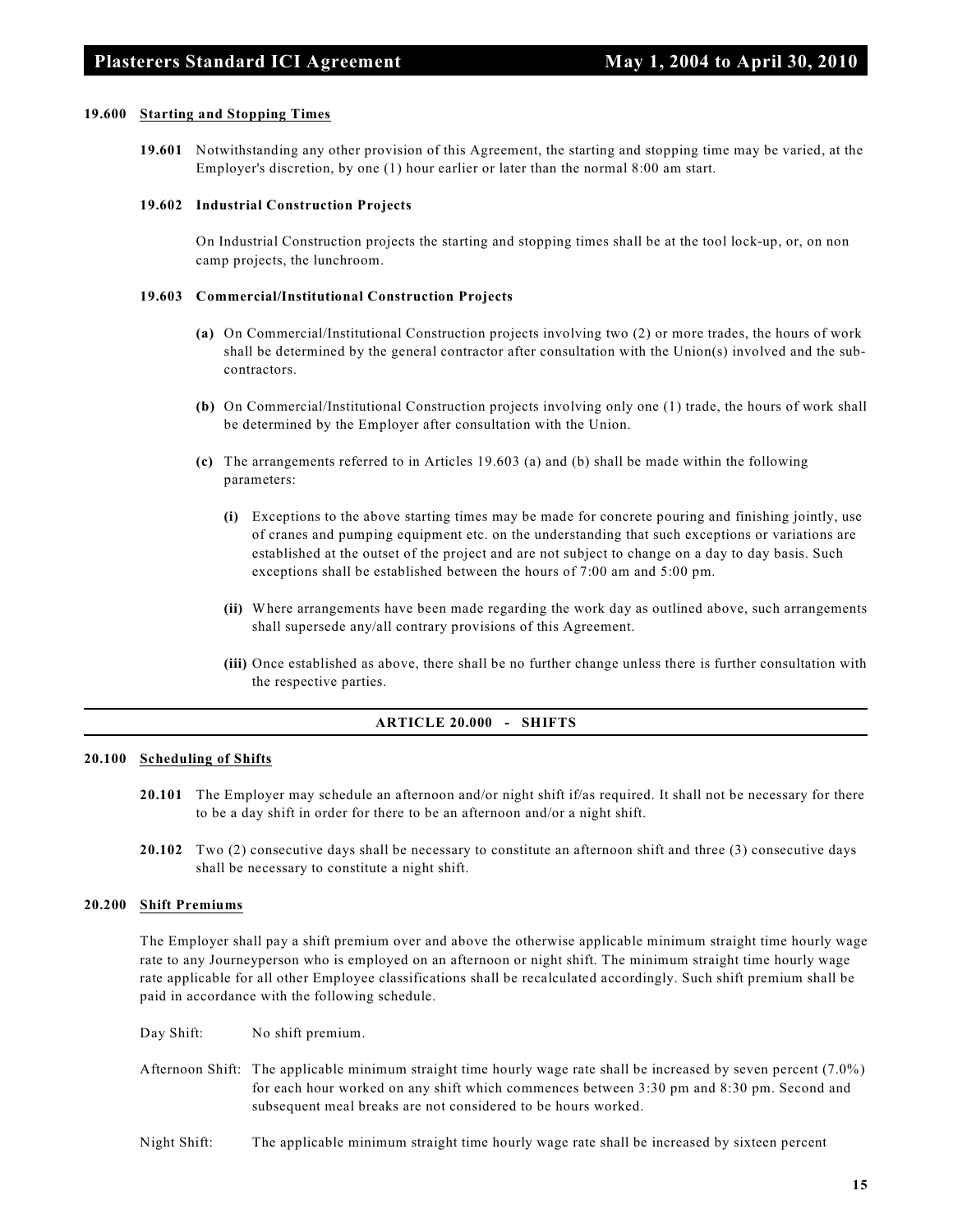(16.0%) for each hour worked on any shift which commences between 8:30 pm and before 1:01 am. Second and subsequent meal breaks are not considered to be hours worked.

Notwithstanding any contrary interpretation of the foregoing schedule, a shift commencing at 3:30 pm shall be deemed to be an afternoon shift and a shift commencing at 8:30 pm shall be deemed to be a night shift. Overtime on afternoon and night shifts shall be payable for all hours of work performed in excess of eight (8) hours per shift.

# **ARTICLE 21.000 - OCCUPIED BUILDINGS**

# **21.100 Variance of Hours**

Notwithstanding any/all contrary provisions of this Agreement:

- **21.101** In order to properly proceed with work on a Commercial/Institutional Construction project in an occupied building(s), the regular hours of work and working shifts may be varied to conform to the requirements of the building owner(s)/client(s).
- **21.102** The regular hours of work, if varied in accordance with Article 21.101, shall not necessarily conform to the regular hours of work for a Day Shift, Afternoon Shift and/or Night Shift, as provided for in Articles 19.000 and 20.000, but shall nevertheless be worked between the hours of midnight Sunday and midnight Friday.
- **21.103** Three (3) consecutive working days shall not be necessary to constitute a shift, and shifts may occasionally need to be changed in order to conform to the requirements of the building owner(s)/client(s).

#### **21.200 Notification**

The Employer shall notify the Union prior to the commencement of any work in an Occupied Building performed in accordance with Article 21.100.

#### **ARTICLE 22.000 - TRAVEL ALLOWANCES**

#### **22.100 Metro Travel Area Premiums**

The otherwise applicable hourly wage rate shall be increased by the applicable Metro Travel premium amount. Annual vacation pay and statutory holiday pay shall be calculated on the resulting new total. The Metro Travel premium is not subject to overtime premiums or shift premiums. No daily travel allowance shall be payable on any project on which a Metro Travel Area Premium is applicable.

#### **22.101 Lower Mainland/Fraser Valley Area**

A Lower Mainland/Fraser Valley Metro Travel premium of ninety cents (\$0.90) per hour worked shall be paid to any Employee who is working on a project in the Lower Mainland/Fraser Valley Area. The Lower Mainland/Fraser Valley Area shall be defined as including Lions Bay to the west, Hope to the east, and everything in between.

#### **22.102 Victoria Area**

A Victoria Metro Travel premium of seventy five cents (\$0.75) per hour worked shall be paid to any Employee who is working on a project in the Victoria Area. The Victoria Area shall be defined as the area south and east of a line drawn from the mouth of Muir Creek to the height of land on the Malahat, including the Saanich Peninsula.

#### **22.200 Daily Travel Allowance**

**22.201** An Employee shall be paid a daily travel allowance for travel to and from a project in order to reimburse such Employee for travel costs and travel time. Such daily travel allowance shall be payable in accordance with the following. No daily travel allowance shall be payable on any project on which a Metro Travel Area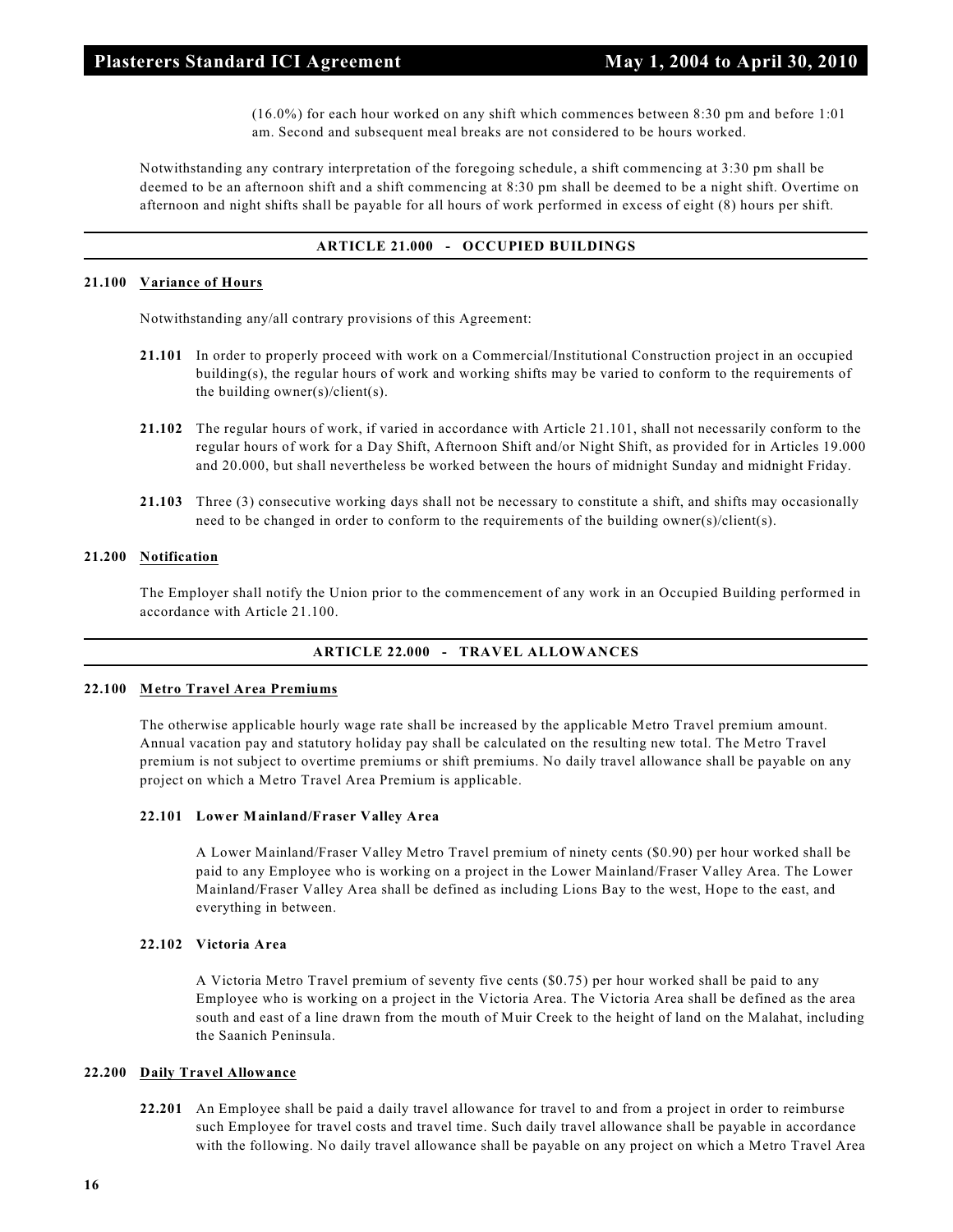Premium is applicable.

- **(a)** A daily travel allowance of fifty cents (\$0.50) per road kilometre shall be paid to any Employee who resides within a defined Metro Travel Area pursuant to Article 22.100, and uses his/her own vehicle to travel from his/her residence to a project located outside of such Metro Travel Area. Such allowance shall be payable, each way, for each road kilometre driven between the Metro Travel Area boundary and the project.
- **(b)** A daily travel allowance shall be paid to any Employee who resides outside of a defined Metro Travel Area pursuant to Article 22.100, and uses his/her own vehicle to travel from his/her residence to a project located outside of a defined Metro Travel Area. Such allowance shall be payable in accordance with the following schedule.

First ten (10) road kilometres, each way, each day not applicable All additional road kilometres, each way, each day \$0.50 per kilometre

**22.202** The "per road kilometre" amount payable pursuant to Article 22.201 is subject to annual adjustments throughout the duration of the Agreement. More specifically, the maximum allowable tax-free rate for mileage expense reimbursement as published annually by the Canada Revenue Agency shall be paid. Effective January 1, 2008 such rate shall be fifty-two cents (\$0.52) per road kilometre.

#### **ARTICLE 23.000 - OUT OF TOWN PROJECTS**

# **23.100 Local Residents**

- **23.101** The Employer may employ local residents on an out of town project.
- **23.102** A local resident shall not be entitled to receive first class room and board, and/or living out allowance, and/or camp accommodation, provided by the Employer in accordance with Article 23.200.

#### **23.200 Room and Board**

# **23.201 Commercial/Institutional Construction Projects**

Each Employee shall select one (1) of the following options prior to commencing work on an out-of-town project, and such selection shall apply for the duration of the Employee's employment on such project. The choice of options shall be at the sole discretion of the Employee, and the Employee shall provide the Employer with written notice of their selection upon request. Both options shall be payable on the basis of seven (7) days per week.

**Option #1:** The Employer shall provide the Employee with a daily lump sum Living Out Allowance  $(LOA)$ .

**Option #2:** The Employer shall provide the Employee with a single room plus a daily meal allowance.

The amount of the daily lump sum LOA and daily meal allowance shall be as mutually agreed by the Union and the Employer on a "project by project" basis. Notwithstanding the foregoing, the Industrial Construction standard shall apply in the event that mutual agreement cannot be reached.

#### **23.202 Industrial Construction Projects**

Each Employee shall select one (1) of the following options prior to commencing work on an out-of-town project, and such selection shall apply for the duration of the Employee's employment on such project. The choice of options shall be at the sole discretion of the Employee, and the Employee shall provide the Employer with written notice of their selection upon request. Both options shall be payable on the basis of seven (7) days per week.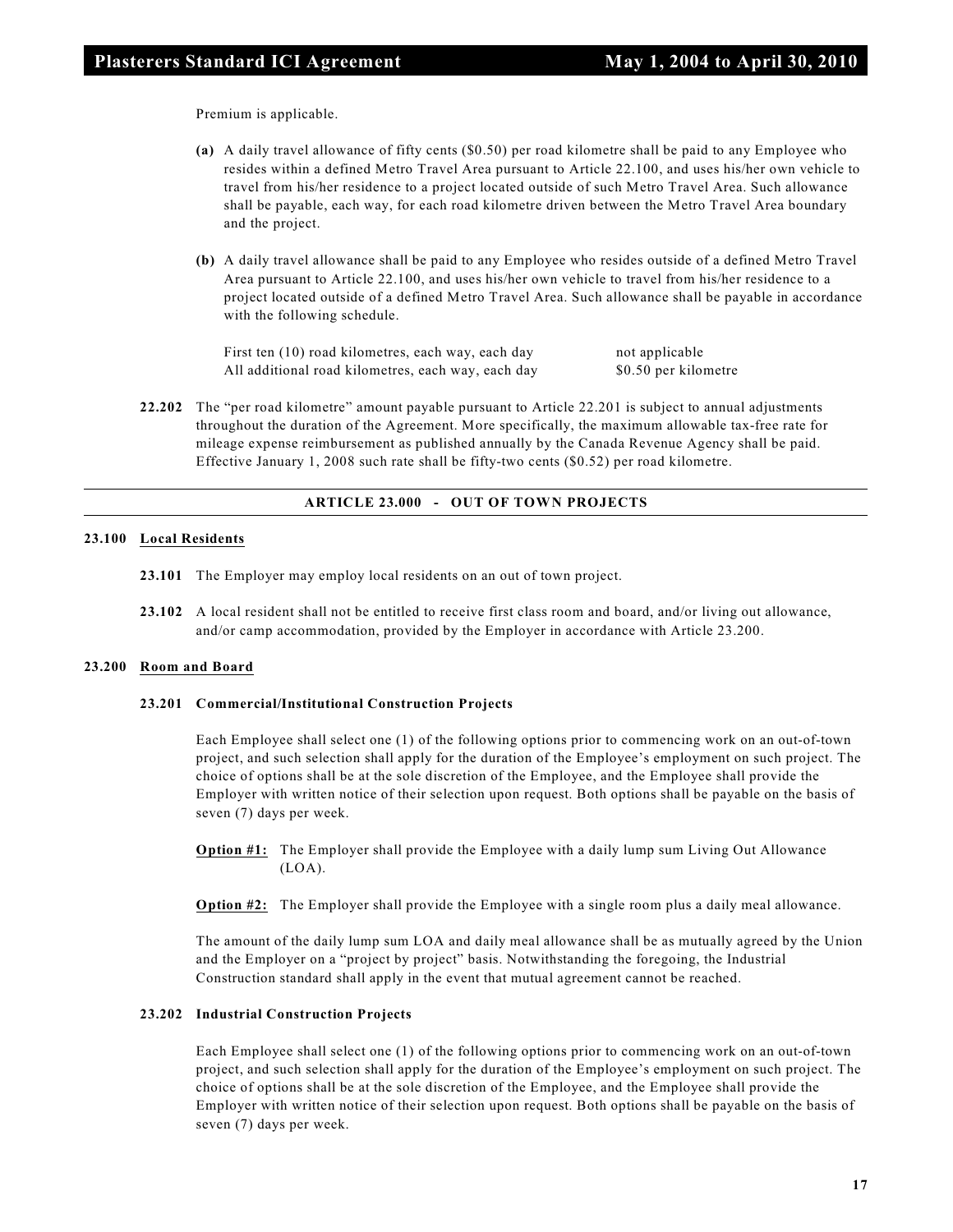# **Option #1:**

The Employer shall provide the Employee with a daily lump sum Living Out Allowance (LOA) of \$90.00. Effective May 1, 2007 this amount shall be increased to \$95.00. Effective May 1, 2009 this amount shall be increased to \$100.00.

No daily travel allowance and/or daily travel time shall be paid to an Employee who selects Option #1, nor shall Employer supplied transportation be provided.

# **Option #2:**

- **(a)** The Employer shall provide the Employee with a single room plus \$50.00 daily meal allowance. Effective May 1, 2007 this amount shall be increased to \$52.50. Effective May 1, 2009 this amount shall be increased to \$55.00.
- **(b)** No daily travel time shall be paid to an Employee who selects Option #2, however the following terms and conditions shall be applicable.
	- **(i)** If the Employer provided room is forty (40) kilometres or less from the project, no daily travel allowance shall be paid.
	- **(ii)** If the Employer provided room is more than forty (40) kilometres from the project, a daily travel allowance of fifty cents (\$0.50) per road kilometre shall be paid, each way, to/from the forty (40) kilometre boundary.
	- **(iii)** If the Employee(s) requested to use air travel to the project in accordance with Article 23.602 (b), Employer supplied transportation shall be provided to the Employee(s) to/from the project on a daily basis.
	- **(iv)** If the Employee(s) did not request to use air travel to the project in accordance with Article 23.602 (b), no Employer supplied transportation shall be provided to the Employee(s) to/from the project on a daily basis, and the Employee shall therefore assume all responsibility for travelling to/from the project on a daily basis.
	- **(v)** Notwithstanding any/all contrary provisions of this Agreement, any Employee(s) who makes use of Employer supplied transportation to travel to/from a project shall not be paid a daily travel allowance for that day(s).
	- **(vi)** The "per road kilometre" amount payable pursuant to Article 23.202, Option #2 (b) (ii), is subject to annual adjustments throughout the duration of the Agreement. More specifically, the maximum allowable tax-free rate for mileage expense reimbursement as published annually by the Canada Revenue Agency shall be paid. Effective January 1, 2008 such rate shall be fifty-two cents (\$0.52) per road kilometre.

# **23.300 Camp Projects**

# **23.101 Accommodations**

- **(a)** Camp accommodations, when supplied, shall meet the standards and requirements of the applicable Construction Camp Rules and Regulations Agreement by and between BCYT and CLR. An Employee may refuse to live in accommodations which do not meet such standards.
- **(b)** Unless otherwise arranged at a pre-tender and/or pre-job conference, on projects where a camp is provided Employees shall occupy the camp, and room and board shall be supplied in such camp seven (7) days a week, at no cost to the Employee.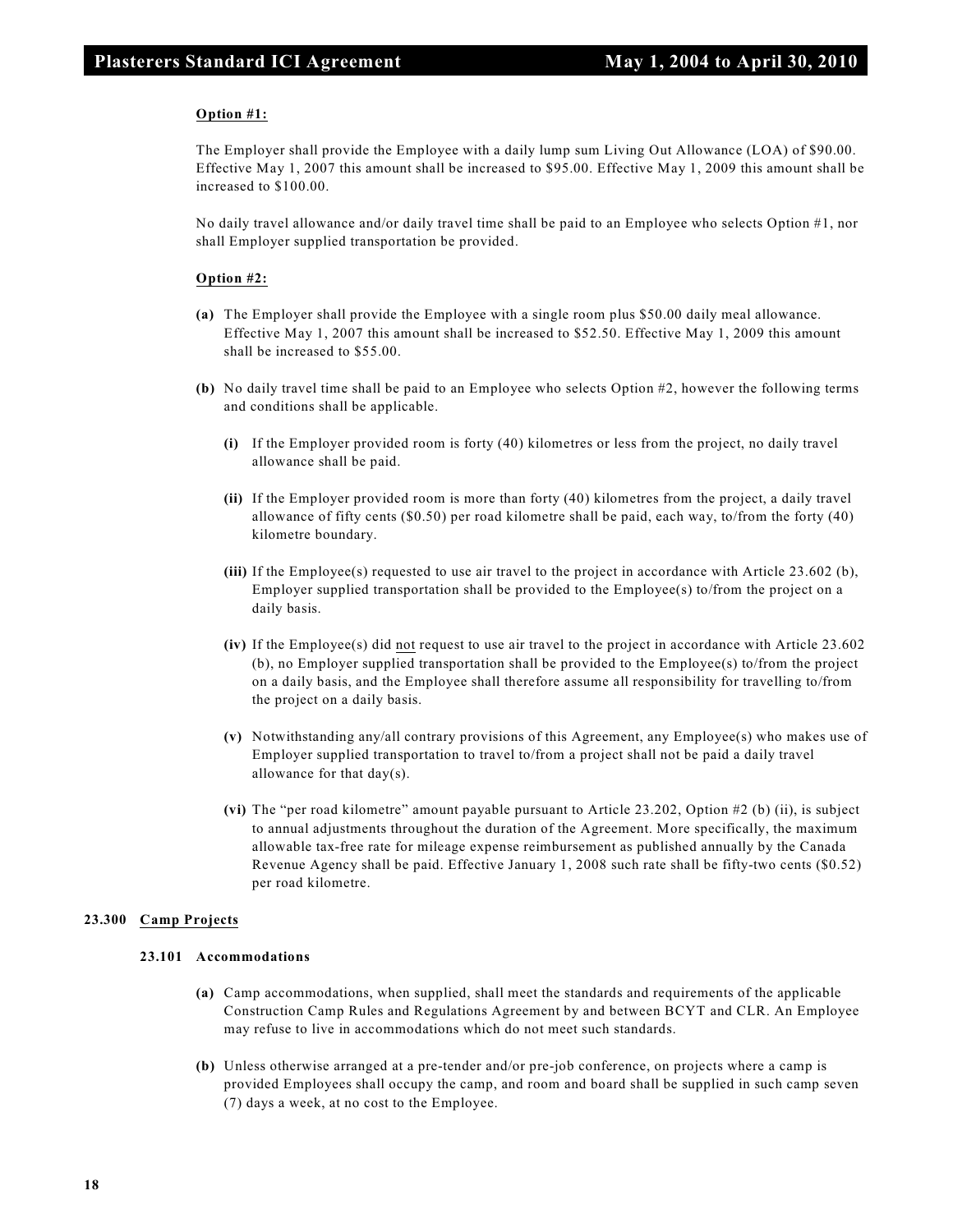#### **23.102 Weekend Checkout**

Any Employee who is living in camp accommodations paid by the Employer may, on any weekend, vacate or check out of such accommodation and the Employer shall pay such Employee twenty dollars (\$20.00) per day.

- **(a)** The Employee must turn in his meal ticket or sign a checkout in advance.
- **(b)** To qualify, an Employee must work his scheduled shift prior to the weekend and/or statutory holiday and his scheduled shift after the weekend and/or statutory holiday.

#### **23.400 Periodic Leave**

- **23.401 (a)** On out of town projects of over fifty (50) calendar days duration, a periodic leave shall be made available to Employees every forty (40) calendar days.
	- **(b)** When leave is desired in accordance with Article 23.401 (a), an allowance for periodic leave shall be provided by the Employer on a "use it or lose it" basis, in accordance with the following formula. Such allowance shall be paid only once for each periodic leave.

| 0 km to 249 km     | n/a      |
|--------------------|----------|
| 250 km to 500 km   | \$100.00 |
| 501 km to 750 km   | \$200.00 |
| 751 km to 1,000 km | \$250.00 |
| over 1,000 km      | \$325.00 |

The kilometreage shall be computed from the project to the Employee's point of departure.

- **23.402 (a)** The duration of such periodic leave shall be for a minimum of five (5) days to a maximum of one (1) week, or such other number of days as may be mutually agreed between the Employer and the Employee.
	- **(b)** The timing of such periodic leave shall be decided by mutual agreement. In no event shall an Employee receive leave unless he actually returns to his point of departure. Living out allowances shall not be paid during leave periods.
- **23.403 (a)** For the purposes of Article 23.300, the term "out of town project" shall be defined as meaning any project that is accessible by air or boat only, excluding ferries, or is greater than three hundred and twenty (320) kilometres and/or four (4) hours travel, including ferry travel, to the transportation terminal nearest the Employee's domicile.
	- **(b)** Employees residing within these limits shall be entitled to a mutually agreed leave of absence, at no cost to the Employer, of five (5) or seven (7) calendar days, to be arranged between the Employee and Employer subject to the same qualifiers provided in the periodic leave.
- **23.404** Employees qualifying for leave shall return to the transportation terminal nearest the Employee's point of departure.
- **23.405** There shall be no cash payment in lieu of periodic leave, unless otherwise mutually agreed between the Union and the Employer.
- **23.406** Interpretations contained within Article 23.400 shall not be applied to any other provision contained within this Agreement.

# **23.500 Marshalling Points**

On camp projects, no walking time shall be paid up to 2,500 feet from the work site. Beyond 2,500 feet, up to thirty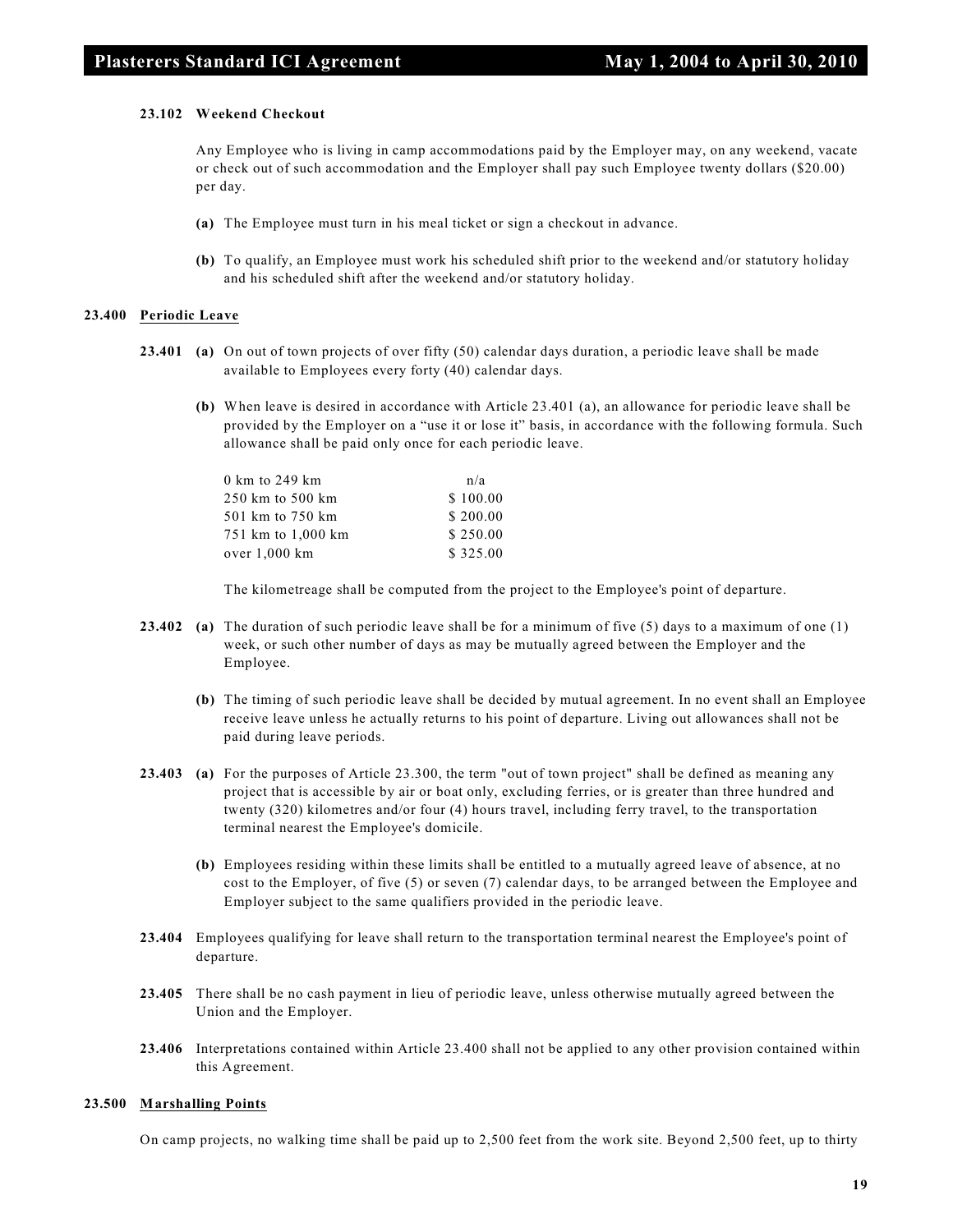(30) minutes travel each way, the Employer shall supply transportation. Travel time shall be paid at prevailing rates for time in excess of thirty (30) minutes.

# **23.600 Initial and Terminal Travel**

- **23.601** The Employer shall pay an initial and terminal travel allowance of fifty cents (\$0.50) per road kilometre to any Employee who is directed or dispatched to an out-of-town project. Such allowance shall be:
	- **(a)** payable each way, and the distance travelled shall be calculated from the Employee's residence to the project via the most direct route.
	- **(b)** subject to annual adjustments throughout the duration of the Agreement. More specifically, the maximum allowable tax-free rate for mileage expense reimbursement as published annually by the Canada Revenue Agency shall be paid. Effective January 1, 2008 such rate shall be fifty-two cents (\$0.52) per road kilometre.
	- **(c)** Refer to Article 23.602 for further clarification and exceptions.
- **23.602** Notwithstanding any/all contrary provisions of this Agreement:

#### **(a) Ferry Fares**

The Employer shall reimburse an Employee, upon the submission of the appropriate receipts, for any/all ferry fares (car and driver) which are incurred in the course of initial and terminal travel. Highway tolls shall not be a reimbursable expense.

#### **(b) Air Travel**

Where an Employee requests to use air travel to travel to the project, the following terms and conditions shall prevail.

- **(i)** The Employer shall pay for airfare, inclusive of any/all related fees and taxes, plus taxi fare to/from the project from the airport located nearest thereto. Notwithstanding the foregoing, taxi fare shall not be payable where Employer (or Owner) supplied transportation is provided.
- **(ii)** The Employer may pre-arrange the air travel to/from the airport nearest the Employee's point of residence. The air carrier and class of ticket shall be at the discretion of the Employer, but shall be via a regularly scheduled carrier. Notwithstanding the foregoing, the Employer shall not direct an Employee to fly "standby".
- **(iii)** The Employee shall provide the Employer with the Boarding Pass and proper ground transportation receipts if requested to do so by the Employer.

#### **(c) Standard "Lump Sum" Amount Option**

Where a variety of travel distances exist for Employees to a particular project, the Employer and the Union may agree upon a standard initial and terminal travel allowance "lump sum" amount which shall be paid to all applicable Employees on the project. Such agreement shall be reached prior to the commencement of work on the project, and prior to date of tender if possible.

#### **(d) Timing of Payment**

The Employer shall ensure that an Employee receives payment for the applicable initial travel allowance and any/all applicable reimbursements for incurred expenses (i.e. ferry fares, etc.) within seven (7) calendar days of the Employee's first shift on the project. Notwithstanding the foregoing, the Union and the Employer may mutually agree to vary this requirement. Such agreement shall be reached prior to the commencement of work on the project, and prior to date of tender if possible.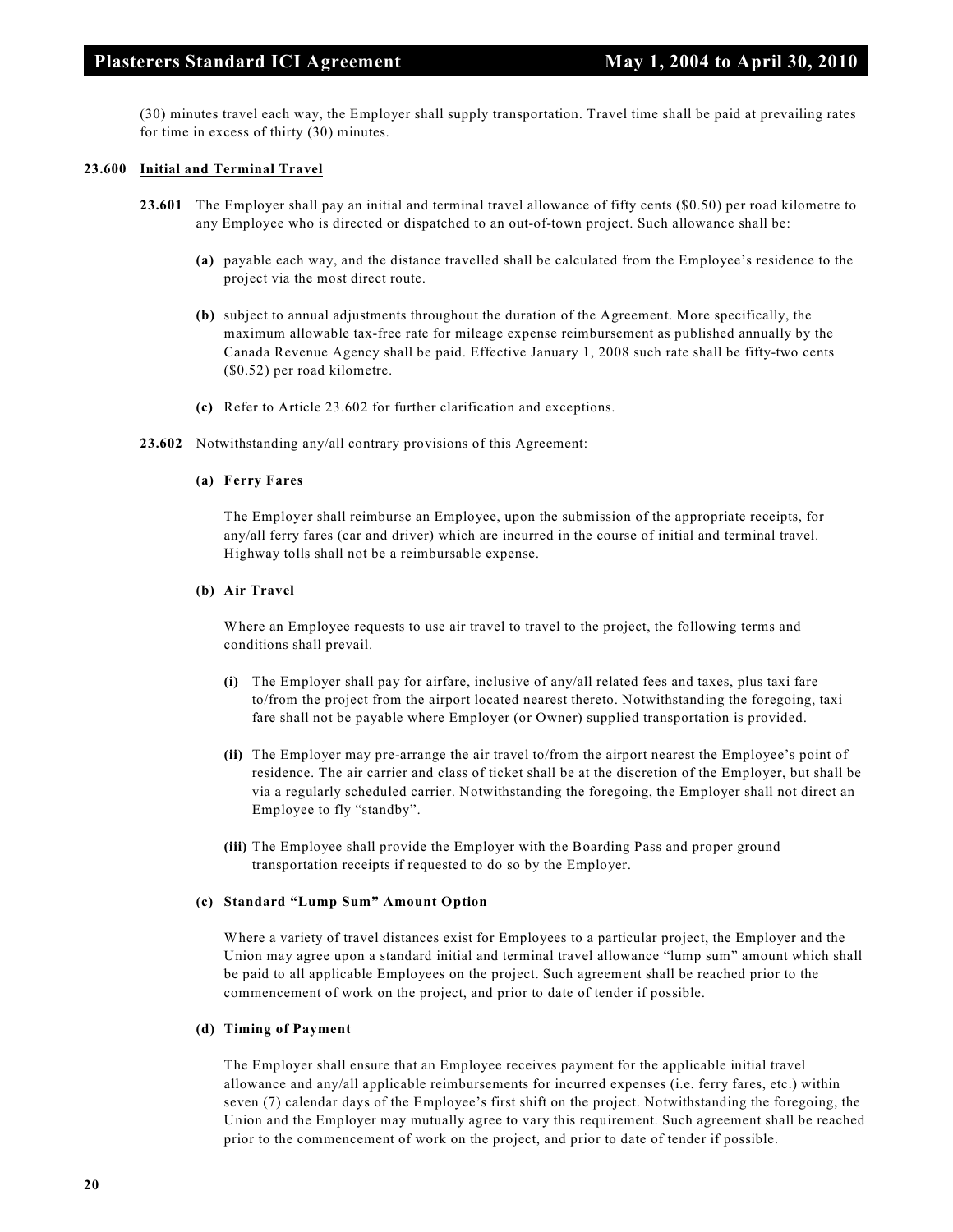#### **(e) Termination of Employment**

In the event an Employee voluntarily terminates his/her own employment after having been on the project for less than fifteen (15) calendar days, the Employer shall not be required to pay the Employee's terminal travel allowance, and shall additionally be entitled to deduct the initial travel allowance already paid from the Employee's final pay cheque.

# **ARTICLE 24.000 - WORKING CONDITIONS**

# **24.100 Certifications and Personal Protective Equipment**

The following provisions shall apply to all Employees, whether they are reporting for work or are already employed on a project.

#### **24.101 Certifications**

Employees shall be responsible for ensuring they possess all health and safety related required certifications (e.g. Workplace Hazardous Materials Information System training, Record of Hearing Test, etc.) and that such certifications are valid. Proof of such certifications shall be provided to the Employer upon request.

#### **24.102 Personal Protective Equipment**

Employees shall be responsible for personally providing and utilizing the following, as required under regulations imposed by the WorkSafe BC, and/or any other such body (i.e. federal, provincial, or municipal governments, etc.), having the authority to enact same:

- **(a)** clothing suitable for protection against the natural elements to which they may be exposed, and
- **(b)** all such personal protective equipment generally regarded as being the responsibility of the Employee. Such personal protective equipment shall include, but not be limited to, Canadian Standards Association (CSA) approved; gloves, safety headgear, and steel toed safety footwear complete with above ankle support.
- **24.103 (a)** Employers shall be permitted to refuse work to any Employee who does not fulfil such provisions as stipulated in Article 24.100.
	- **(b)** Notwithstanding Article 8.200, if an Employee is refused work in accordance with Article 24.103 (a), the Employer shall be required to pay the Employee only for actual time worked, if any.

# **24.200 Safety**

- **24.201** Employers and Employees shall at all times comply with the accident prevention regulations of the *Workers Compensation Act*, and any refusal on the part of an Employee to work in contravention of such regulations shall not be deemed to be a violation of this Agreement.
- **24.202** An Employee may refuse to perform work where, in such Employee's opinion, adequate safety precautions have not been provided.
- **24.203 (a)** No Employee shall be terminated for refusing to perform work under conditions not consistent with those required by the WorkSafe BC.
	- **(b)** Notwithstanding Article 24.203 (a), refusal by Employee to abide by WorkSafe BC regulations, and/or the Employer's posted safety regulations, after being duly warned, shall be sufficient cause for termination.
- **24.204 (a)** The operator of a piece of equipment may refuse to operate such equipment if, in the operator's opinion, there is a reasonable doubt as to the equipment's safety.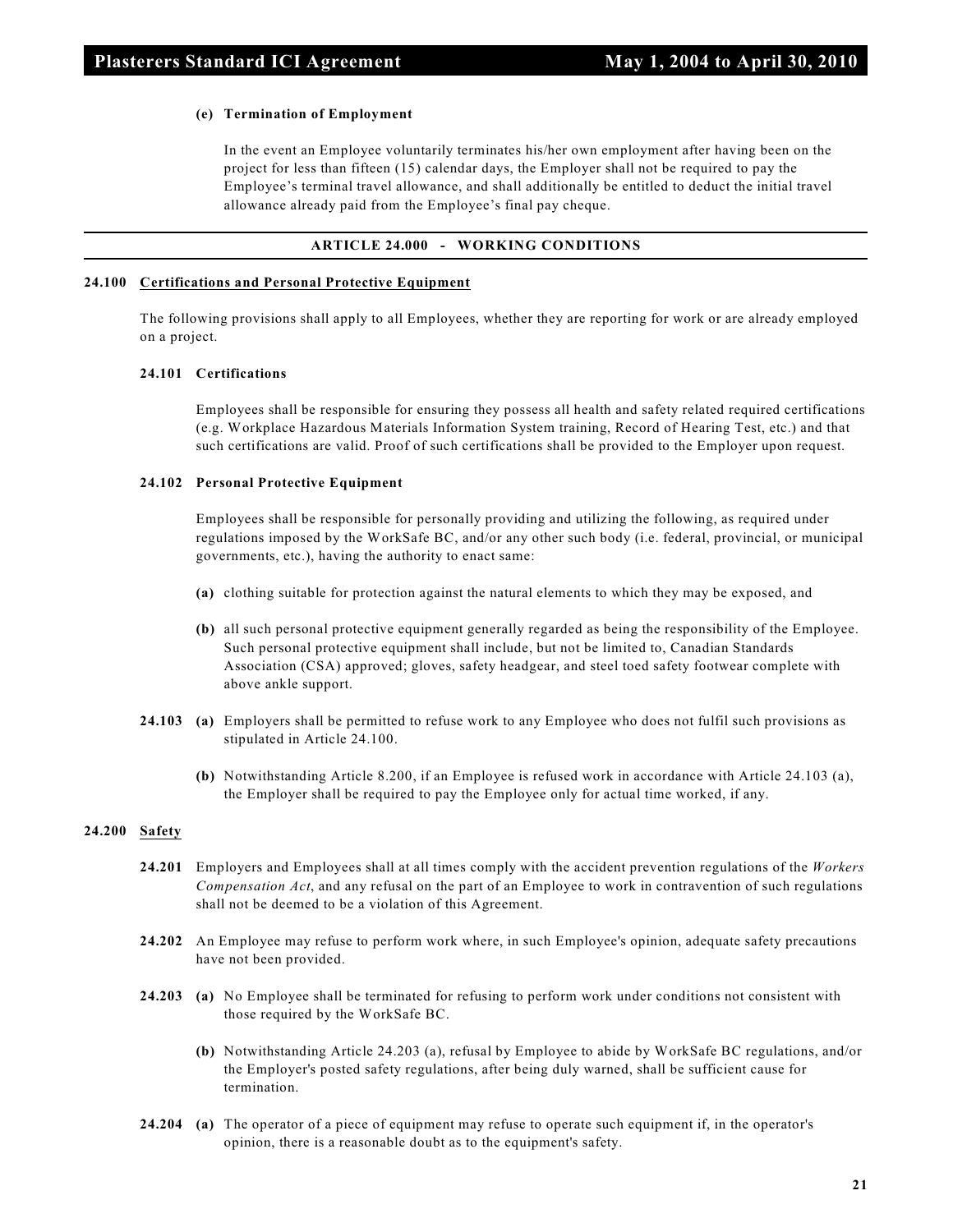- **(b)** The operator shall not be required to operate such equipment until such time as the operator is satisfied the equipment is safe.
- **24.205 (a)** An Employee shall not perform work where open salamanders, gasoline or oil, or any torch injurious to health is used.
	- **(b)** Salamanders, in particular, shall be piped to a flue or outside opening.
	- **(c)** Article 24.205 is intended to govern any plastering mixers or plastering machines of any type when used inside a building.
- **24.206** The Employer shall supply respiratory masks consistent with WorkSafe BC regulations to any Employee working with compounds containing asbestos or other fibrous materials.
- **24.207 (a)** The Employer shall pay the equivalent of a full shift at the otherwise applicable hourly wage rate to an Employee who:
	- **(i)** requires off-site medical attention which necessitates no return to work on that day, and/or
	- **(ii)** is recommended to rest until the next day by a qualified industrial first aid attendant.
	- **(b)** The Employer shall pay the equivalent of a full shift at the otherwise applicable hourly wage rate to an Employee who accompanies a fellow Employee to a hospital or other medical facility.
	- **(c)** The Employer shall be responsible for providing an Employee with transportation to a hospital or other medical facility where such transportation is required.

#### **24.300 General Conditions**

# **24.301 Telephone**

The Employer shall ensure that a telephone(s) is available to all Employees, at all times, for incoming or outgoing emergency purposes, and any incoming messages shall be relayed immediately.

#### **24.302 Drinking Water**

The Employer shall supply, at no cost to the Employees, paper cups and salt tablets. In addition, if there is no running tap water available, the Employer shall also supply, at no cost to the Employees, cool drinking water in an approved sanitary container.

#### **24.303 Sexual Harassment**

The Union and the Employer recognize the right of all persons to work in an environment free from sexual harassment.

#### **24.400 Drug and Alcohol Testing**

A sub-committee of the parties shall be established to review client requirements and industry standards related to the issue of drug and alcohol testing of Employees. This issue is growing in importance and the sub-committee shall be authorized to bring forward recommendations. Such recommendations, if any, shall be subject to ratification by the parties.

# **ARTICLE 25.000 - EMPLOYEE SUPPLIED TOOLS**

#### **25.100 Required Tools**

**25.101** An Employee shall ensure that his tools are in good condition prior to commencing work on a project.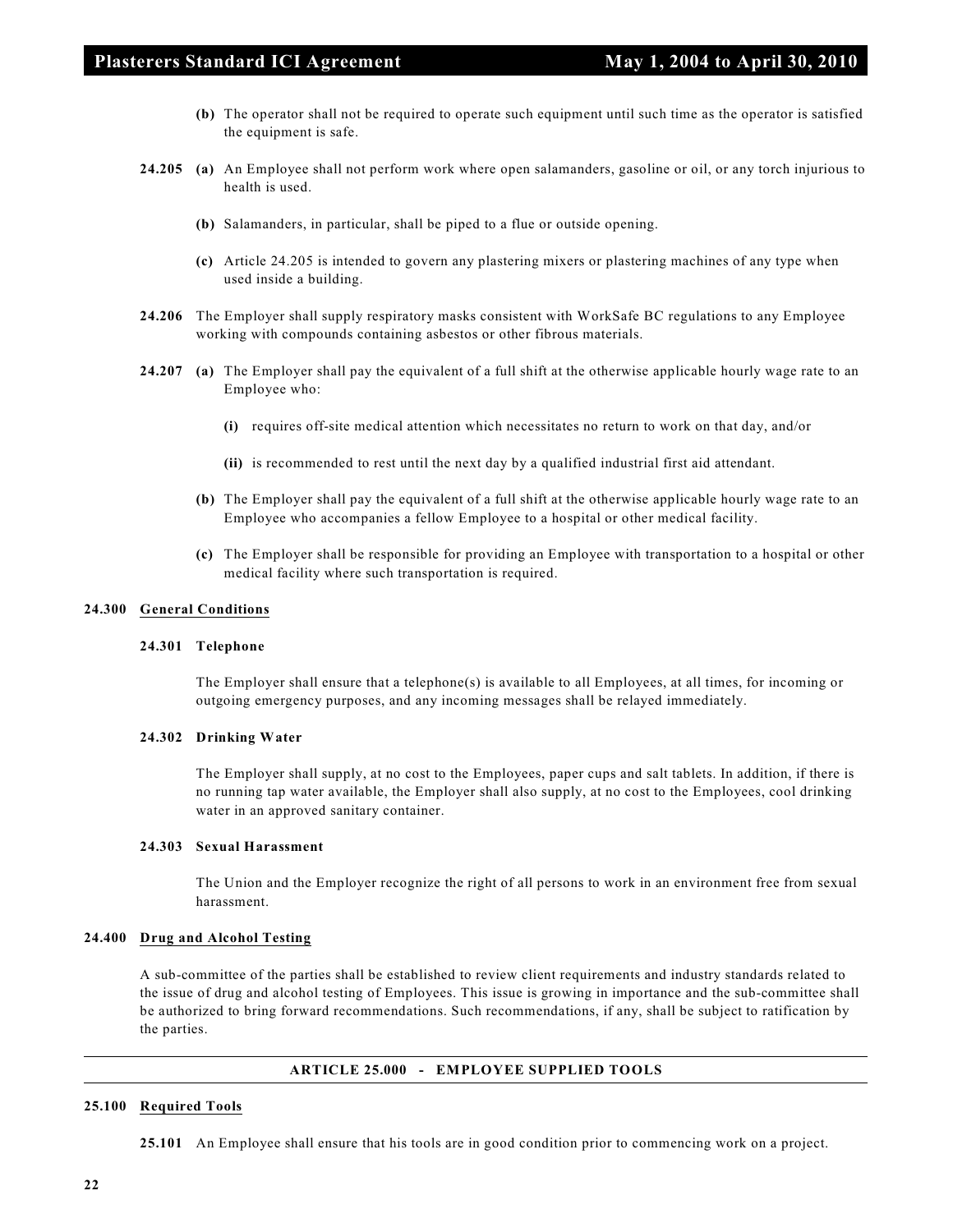**25.102** An Employee's tool kit shall include the following:

| hawk                                  | dash brush     |
|---------------------------------------|----------------|
| minimum of two (2) plastering trowels | scratch brush  |
| margin or pointing trowel             | dash scoop     |
| angle trowel                          | hammer         |
| angle float                           | darby          |
| rubber float                          | spirit level   |
| finishing brush                       | tin snips      |
| tool brush                            | measuring tape |

**25.103** When an Employee is performing wallboard taping and filling work in accordance with Article 2.400, such Employee's tool kit, in addition to those tools required in accordance with Article 25.102, shall include the following:

| broad knives six (6) inches and smaller | sander              |
|-----------------------------------------|---------------------|
| mud pan                                 | stilts              |
| gyproc knife                            | appropriate trowels |

**25.104** If an Employee does not have the basic tools required in accordance with Articles 25.102 and 25.103, the Employer may supply and charge such tools to the Employee at cost.

#### **25.200 Tool Insurance**

#### **25.201 Coverage**

Employees are guaranteed that while employed on a job site, project, or place of business of the Employer, the Employees' tools shall be insured. Such insurance shall include coverage for fire and burglary, or loss when working over water and/or in such other areas where tools cannot be retrieved. In the event of loss, the Employer agrees to replace the tools.

#### **25.202 Inventory List**

Upon commencement of employment on a project, the Employee shall submit to the Employer an inventory list of the tools brought onto the project. Such inventory list shall be signed by both the Employer and the Employee, and coverage shall commence at the date of the filing of the inventory list with the Employer. The Employee shall ensure that the inventory list is kept up-to-date.

#### **25.203 Affidavit of Loss**

The Employer may require an Employee claiming a loss to submit an affidavit of loss.

#### **25.300 Tool Lockup**

The Employer shall provide a suitable tool lockup, for the use of the Employees, on all projects. Such tool lockup shall be equipped with heat in the winter.

# **ARTICLE 26.000 - PLASTERERS JOINT ADVISORY AND APPRENTICESHIP COMMITTEE (PJAAC)**

The terms of Article 26.000 of the Plasterers Standard ICI Agreement (April 30, 2004 expiry) shall continue to apply through June 7, 2006. Effective June 8, 2006, the parties shall, at their earliest opportunity, close the PJAAC bank account and transfer all existing funds and assets to the Union. The transfer cheque shall be signed by one (1) Union representative and one (1) Employer representative, and the Union shall use such transferred funds and assets for direct training related purposes. Refer to the "Release Form" signed by the parties on June 8, 2006.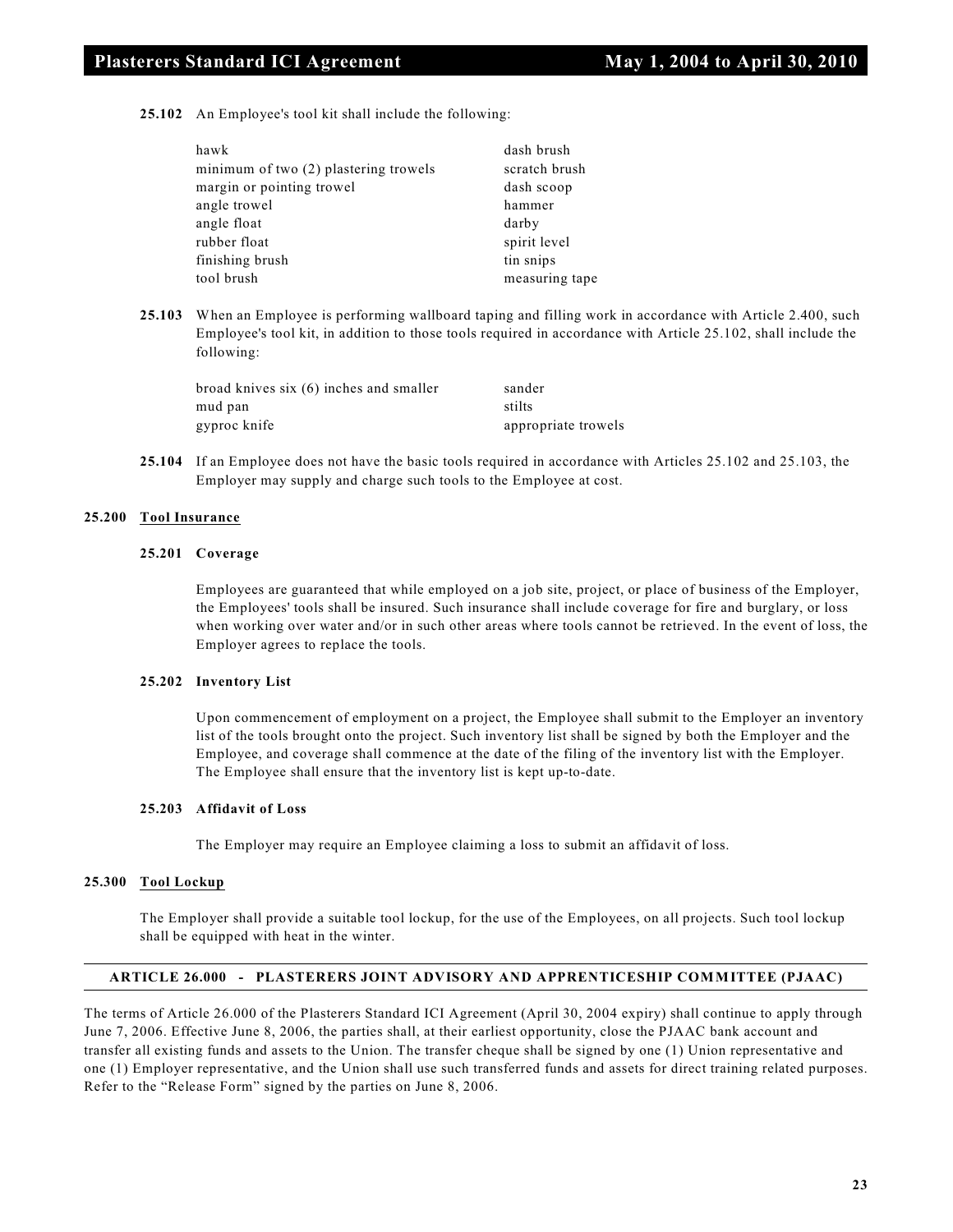# **ARTICLE 27.000 - GRIEVANCE PROCEDURE**

Mr. Michael Fleming, Associate Chair, LRB, or his successor(s), shall remain seized of jurisdiction to resolve any/all matters of dispute which may arise between the parties in regards to the terms of the Plasterers Standard ICI Agreement Interest Arbitration Award and/or the application thereof. To this end, and notwithstanding any/all contrary provisions of the Plasterers Standard ICI Agreement, both parties reserve the right to submit such matters to Mr. Fleming for mediation/facilitation and an adjudicated resolution if necessary. Any such adjudicated resolution shall be final and binding upon the parties.

# **27.100 Definition of Grievance**

A grievance shall be defined as a dispute between the Employer and the Union, or between the Employer and an Employee(s), concerning the interpretation, application, and/or operation of this Agreement, or any alleged violation thereof.

# **27.200 General Conditions**

The parties to a grievance shall promptly discuss the particulars thereof, and shall diligently cooperate in an effort to resolve such grievance at the earliest possible time, without stoppage of work, unless otherwise provided for in this Agreement. Notice of any grievance shall be given to the Employer within thirty (30) calendar days of such grievance occurring.

# **27.300 Resolution Process**

All grievances, excepting those that can be settled under Section 87 of the *Labour Relations Code*, shall be resolved in the following manner:

- **27.301** Where an Employee has a grievance, such Employee shall first either personally, or accompanied by such other person(s) as he may choose, discuss the grievance with the Crew Leader or project supervisor. If a resolution is reached, such resolution shall be considered final.
- **27.302** If a grievance has not been resolved in accordance with Article 27.301 within seven (7) calendar days or such longer time as the parties may mutually agree to, or in instances of any other grievance, the particulars thereof shall be set out, in writing, by the party resorting to this procedure, and shall be delivered to the other party. Both parties shall then confer forthwith upon the matter, and if a resolution is reached, such resolution shall be considered final.
- **27.303** If a resolution has not been reach in accordance with Article 27.302 within seven (7) calendar days or such longer time as the parties may mutually agree to, then such grievance shall be referred to arbitration, and an arbitration board of three (3) persons shall be selected as follows:
	- **(a)** The party desiring arbitration shall appoint one (1) person (i.e. first nominee) to the arbitration board. Such party shall notify the other party, in writing, of the particulars of the grievance, and the name of the first nominee so appointed.
	- **(b)** The party receiving the notice shall, within five (5) working days thereafter, appoint one (1) additional person (i.e. second nominee) to the arbitration board. Such party shall notify the other party, in writing, of the name of the second nominee so appointed.
	- **(c)** The first and second nominees shall confer, and shall mutually agree upon the appointment of a third nominee. Such a third nominee shall act as Chair of the arbitration board.
	- **(d)** If the first and second nominees are unable to mutually agree within three (3) working days to the appointment of a third nominee in accordance with Article 27.303 (c), either the first or second nominee may apply to the LRB to appoint such a person. Once appointed by the LRB, such third nominee shall act as Chair of the arbitration board.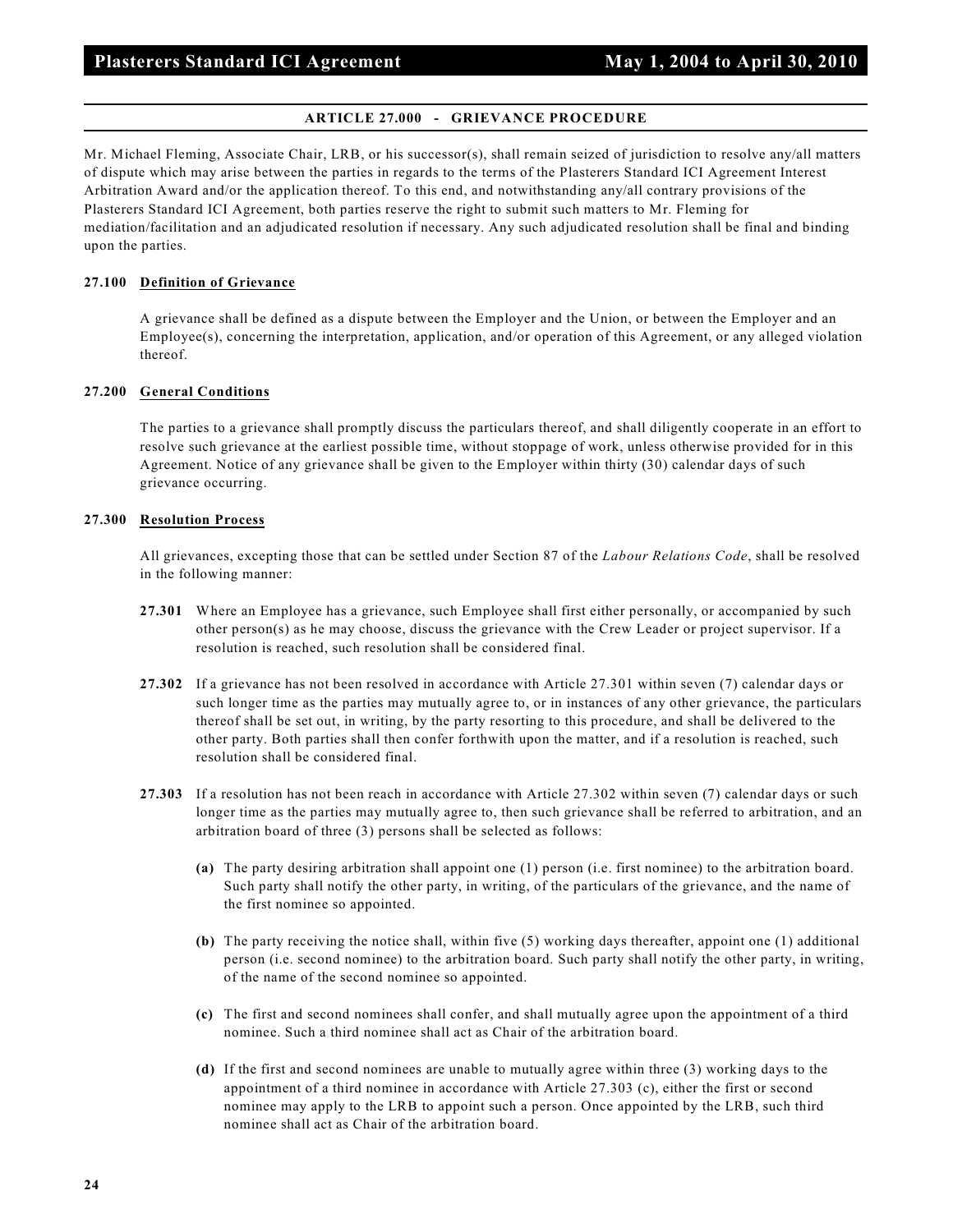- **27.304 (a)** The arbitration board shall sit, hear the parties, settle the terms of the question to be arbitrated, and make its award within ten (10) working days from the date of the appointment of the Chair. Such time may be extended by mutually agreement of the parties.
	- **(b)** The award of the majority of the arbitration board shall be considered the official award of the arbitration board, and shall be delivered, in writing, to the parties. Such award shall be final and binding upon the parties, and they shall carry it out forthwith.
- **27.305** Each party shall pay its own costs and expenses of arbitration, including the compensation and disbursements of its appointee to the arbitration board, plus one-half  $\binom{1}{2}$  of the compensation and disbursements of the Chair, and one-half (½) of any other expenses incurred (i.e. secretarial services, meeting rooms, etc.).
- **27.306** Matters to be dealt with under Article 27.300 shall normally be discussed during working hours, provided however, that lengthy negotiations for the settlement of any disputes shall be discussed outside of working hours.
- **27.307** Notwithstanding Article 27.303, the parties may, at their discretion, mutually agree that instead of appointing a three (3) person arbitration board they shall instead appoint a single arbitrator.
	- **(a)** Such single arbitrator shall be selected by mutual agreement of the parties.
	- **(b)** Articles 27.304 and 27.305 shall also be applicable where a single arbitrator has been appointed.
	- **(c)** If such mutual agreement to appoint a single arbitrator cannot be reached within twenty four (24) hours, or such other time as may be mutually agreed upon, a three (3) person arbitration board shall be appointed in accordance with Article 27.303.

# **ARTICLE 28.000 - EXTENT OF AGREEMENT**

#### **28.100 Independent Agreement(s)**

- **28.101** Should the Union enter into any Agreement other than this Agreement and/or the Pacific Region Maintenance Council agreement, with any individual Employer and/or group of Employers performing work covered by the terms of this Agreement, and such other Agreement provides for wages and/or any other terms and/or conditions, in whole or in part, which the Employers signatory to this Agreement consider to be more favourable, such wages and/or terms and/or conditions shall automatically become part of this Agreement, and shall replace, as required, any/all corresponding provisions of this Agreement.
- **28.102** CLR shall notify the Union, in writing, prior to any Employer(s) implementing such more favourable wages and/or terms and/or conditions.

#### **28.200 Confirmation of Signatory Contractors**

- **28.201** The Union shall provide CLR, within five (5) working days of signing this Agreement, a list of any/all other Employers signatory to this Agreement who are not members of CLR.
- **28.202** Such list shall include each Employer's name, address and phone number, and shall consist of all Employers signatory to this Agreement, regardless of whether such Employers are themselves members of CLR.
- **28.203** The Union shall also ensure that such list is kept up-to-date by providing to CLR, within five (5) working days of such signing, the name, address and phone number of any Employer who subsequently becomes signatory to this Agreement.

#### **28.300 Copies of Agreements**

**28.301** The Union shall provide CLR with a true and complete copy of any Agreement, other than this Agreement,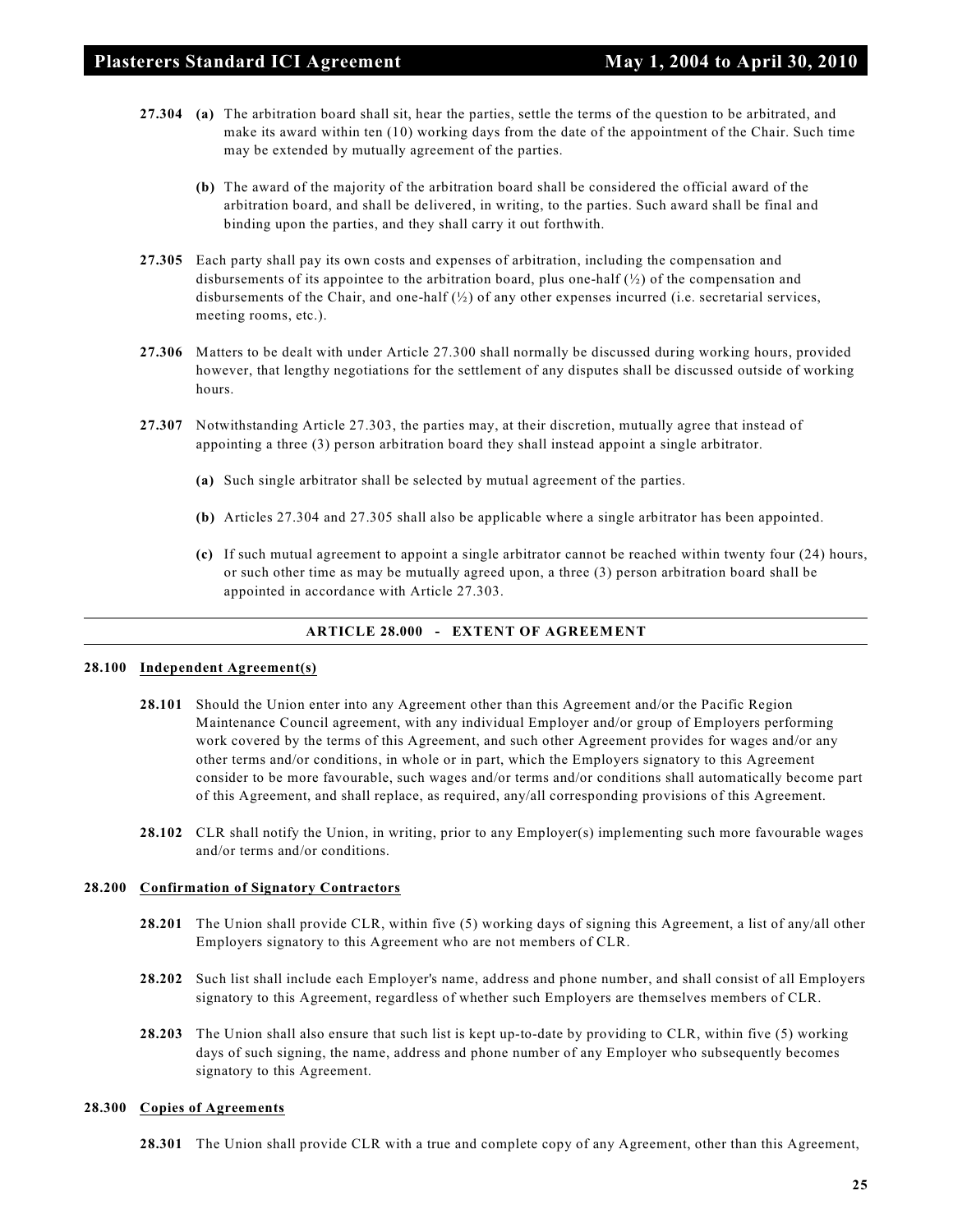which the Union has entered into as of the date this Agreement is signed, or subsequently enters into with any individual Employer or group of Employers, regardless of whether such Employer(s) is/are themselves a member of CLR.

- **28.302** The Union shall also provide CLR with a list of all Employers signatory to such other Agreement(s) as per the terms of Article 28.200.
- **28.303** Article 28.300 shall apply only to such other Agreements (i.e. Standard, Industrial, Commercial, Institutional, Residential, Project, Enabling, or combination thereof, etc.), which, in whole or in part, govern the performance of work also covered by the terms of this Agreement.

# **28.400 Savings Clause**

- **28.401** It is assumed and contemplated by the parties signatory to this Agreement that each and every provision of this Agreement, whether read individually or in any combination, is and are in conformity with all laws of Canada and BC.
- **28.402** In the event that amendment of such laws or interpretation of such laws by a court or tribunal of competent jurisdiction should result in any part or parts of this Agreement being rendered invalid, illegal or unenforceable, then such part or parts of this Agreement shall be deemed to be severed and of no further force and effect, but the remainder of this Agreement shall continue and remain in full force and effect and remain binding upon the parties signatory to this Agreement, for the duration of this Agreement.
- **28.403 (a)** The parties signatory to this Agreement agree to negotiate any part or parts of this Agreement rendered invalid, illegal or unenforceable, for the purpose of attempting to agree upon lawful replacements.
	- **(b)** In the absence of agreement, replacement provisions shall be subject to the grievance and arbitration procedure, as provided for in Article 27.000, without stoppage of work, providing however, that negotiations and grievance and arbitration procedures shall be limited to replacements having the same purpose, object or intent as the part or parts severed and not to new issues or matters.

# **28.500 Enabling**

Item (1) (d) of the Plasterers Standard ICI Agreement Trade Level Memorandum of Agreement Re: Industrial, Commercial and Institutional Projects, signed by the parties on June 8, 2006, shall supercede any/all contrary provisions of this Agreement with respect to enabled and/or blanket enabled projects tendered as of May 25, 2006.

- **28.501** The Union, upon request by CLR and/or an Employer(s) tendering a project, may determine on a projectby-project basis if special dispensation is required in order for such Employer to tender competitively.
- **28.502** If the Union decides such special dispensation as provided for in Article 28.501 is required, the Union may, in writing, and with the mutual agreement of CLR and/or the Employer, amend, delete, add, and/or otherwise modify any terms and/or conditions of this Agreement for the duration of the project.
- **28.503** Notwithstanding any/all contrary provisions of this Agreement, Joint Industry Funds negotiated between the BCBCBTU and CLR (e.g. Rehabilitation Fund, etc.), and/or individual dues to umbrella organizations, shall not be subject to reduction and/or elimination via enabling without the prior written consent of the BCBCBTU and CLR.

# **28.600 Registration of Agreement**

A copy of this Agreement shall be filed with the Minister of Labour and with the LRB.

# **ARTICLE 29.000 - MULTI EMPLOYER CERTIFICATIONS**

The parties shall cooperate in, and support in every way, the institution, at the initiative of the Union, of multi Employer certifications. Such multi Employer certifications shall be instituted along traditional trade lines and shall not be used in any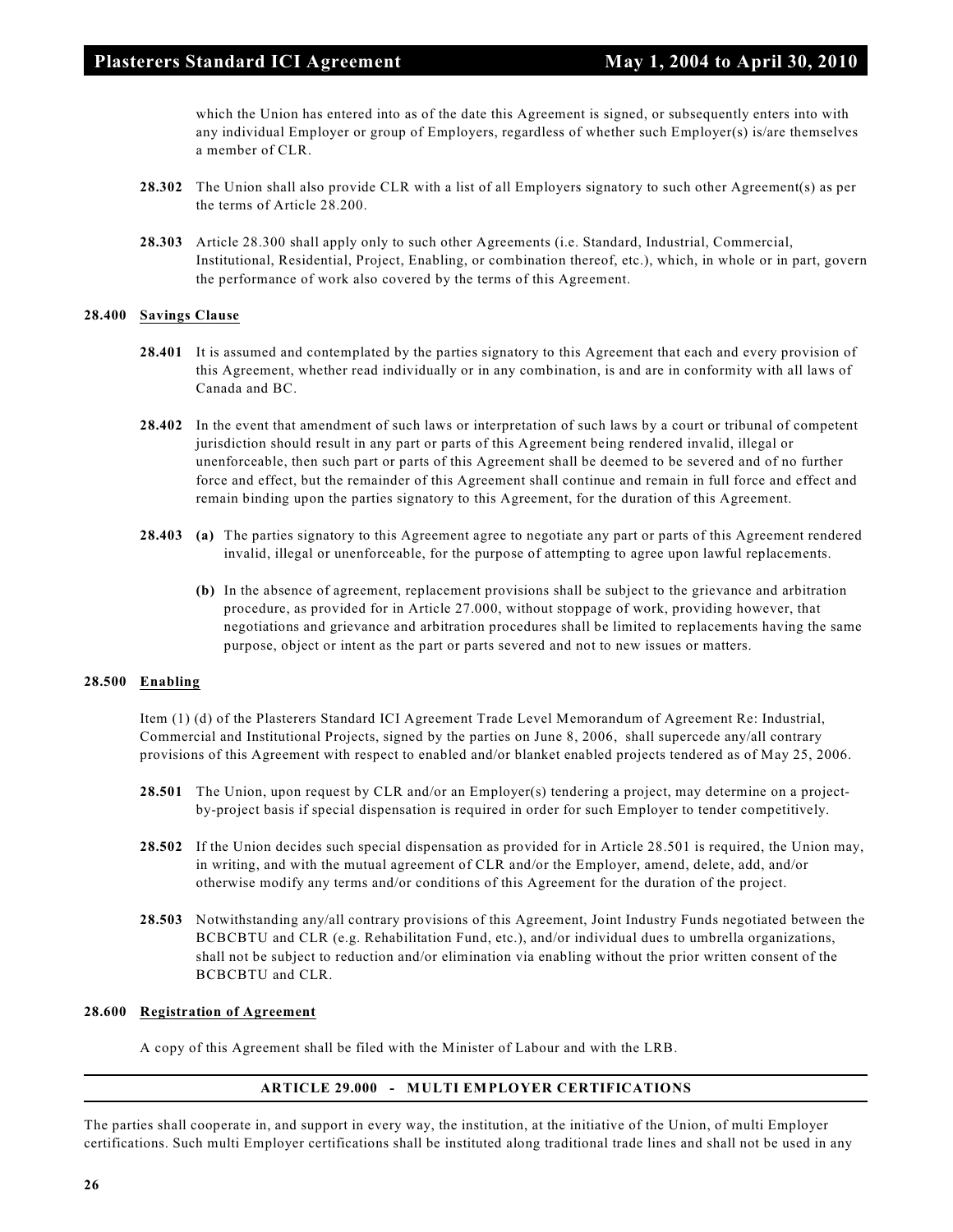way to resolve jurisdiction or to affect the present (July 1980) status quo between trades.

# **ARTICLE 30.000 - STRIKES AND LOCKOUTS**

- **30.100** Continuous, uninterrupted operation of the Employer's business in accordance with the schedule established by the Employer with consequent assurance of the opportunity for gainful employment of the Employer's Employees is hereby declared to be the essence of this Agreement.
- **30.200** Notwithstanding any contrary provision contained within this Agreement, during the term of this Agreement there shall be no lockout for any reason by the Employer or any strike, sitdown, slowdown, work stoppage or suspension of work either complete or partial for any reason by the Union and/or the Employees.
- **30.300** It shall not be a violation of this Agreement for Union members to refuse to cross a legal picket line which has been sanctioned by the BCYT.

#### **ARTICLE 31.000 - PREPARATION OF AGREEMENT**

During the preparation of this Agreement, mutually agreed upon adjustments were made to format and language in order to address/delete redundant provisions, vague language, logic, consistency, and grammar. The parties have agreed to the resulting changes and provisions. CLR will provide the Union with an electronic copy of this Agreement upon signing

# **ARTICLE 32.000 - EFFECTIVE DATE AND DURATION**

The terms of the Plasterers Standard ICI Agreement (April 30, 2004 expiry) applied prior to June 8, 2006. In many cases, the provisions of this Agreement reflect only those terms which are applicable from June 8, 2006 onward. Refer to the Plasterers Standard ICI Agreement Trade Level Memorandum of Agreement Re: Industrial, Commercial and Institutional Projects, signed by the parties on June 8, 2006, for clarification as to which provisions changed. Refer to the Plasterers Standard ICI Agreement (April 30, 2004 expiry) for clarification as to the applicable terms prior to June 8, 2006.

- **32.100** This Agreement shall be in full force and effect from and including May 1, 2004 to and including April 30, 2010, and shall continue in full force and effect from year to year thereafter, subject to the right of either party to this Agreement to, within four (4) months immediately preceding the expiry date of this Agreement, April 30, 2010, or immediately preceding the last day of April in any year thereafter, by written notice, require the other party to this Agreement to commence collective bargaining.
- **32.200** Should either party give written notice to the other party pursuant hereto, this Agreement shall thereafter continue in full force until the Union shall give notice of strike, or the Employer shall give notice of lockout, or the parties shall conclude a renewal or revision of this Agreement or a new Agreement.
- **32.300** The operation of Section 50 (2) and 50 (3) of the *Labour Relations Code* are hereby excluded, and consequently shall not apply to this Agreement.

# **SIGNATURE OF PARTIES**

Date this  $27<sup>th</sup>$  day of June, 2008. Date this  $7<sup>th</sup>$  day of July, 2008.

Signed on behalf of: Signed on behalf of: Signed on behalf of: Construction Labour Relations Association of BC OPCMIA Union Local 919

Clyde H. Scollan Chris Feller

Robert Noel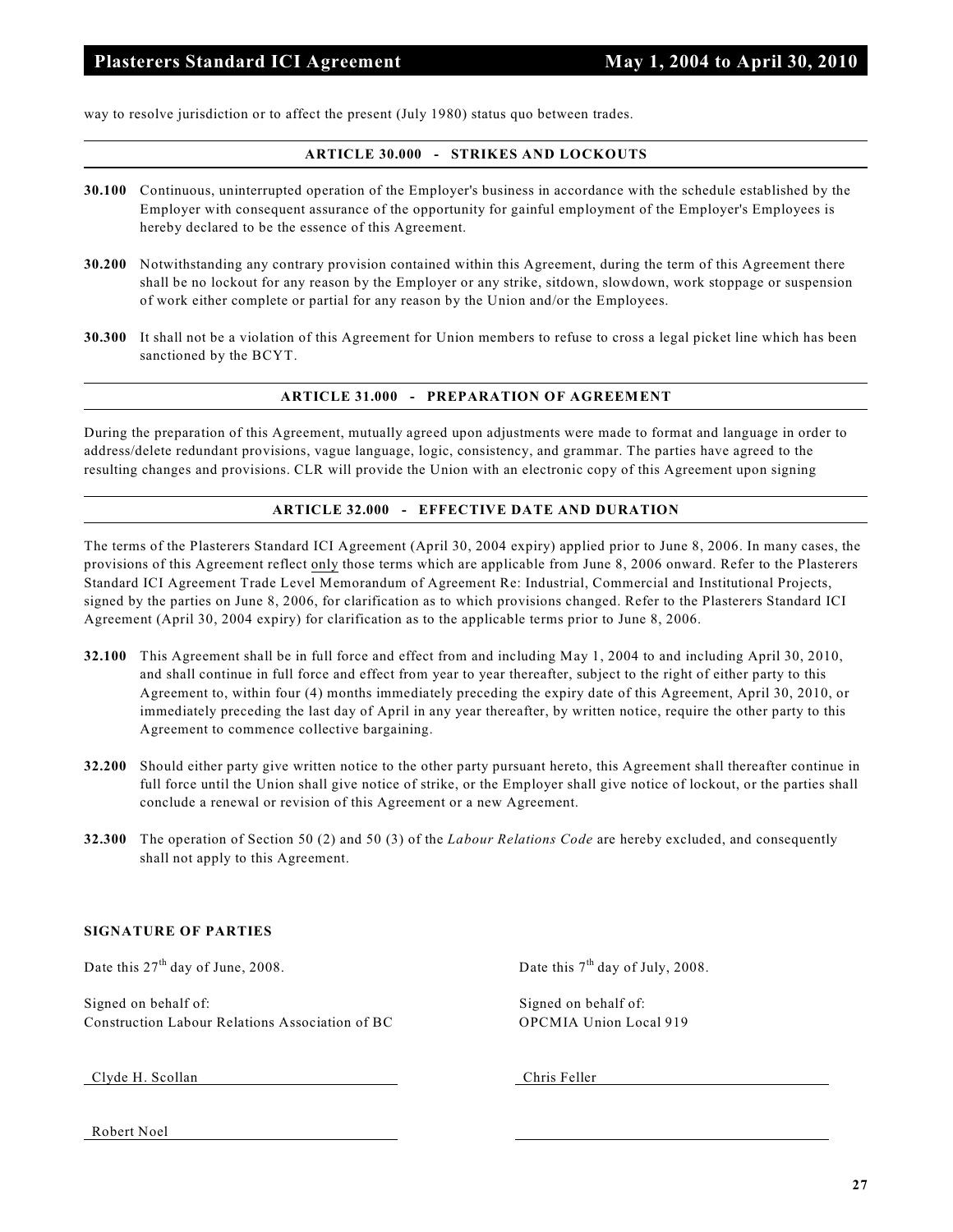# **SCHEDULE "A" MINIMUM STRAIGHT TIME HOURLY WAGE RATES**

# **The terms of the Plasterers Standard ICI Agreement (April 30, 2004 expiry) applied prior to June 8, 2006.**

| <b>CONSTRUCTION</b>                                      |       | <b>Effective Date</b> |             |                    |               |  |
|----------------------------------------------------------|-------|-----------------------|-------------|--------------------|---------------|--|
|                                                          |       | <b>May</b><br>1/07    | May<br>1/08 | <b>May</b><br>1/09 | April<br>1/10 |  |
| Crew Leader $(115%)$                                     | 33.30 | 34.68                 | 35.80       | 36.93              | 38.27         |  |
| Journeyperson (100%)                                     | 28.96 | 30.16                 | 31.13       | 32.11              | 33.28         |  |
| AA3 Apprentice $(85%)$                                   | 24.62 | 25.64                 | 26.46       | 27.29              | 28.29         |  |
| AA2 Apprentice $(70\%)$                                  | 20.27 | 21.11                 | 21.79       | 22.48              | 23.30         |  |
| AA1 Apprentice (55%)                                     | 15.93 | 16.59                 | 17.12       | 17.66              | 18.30         |  |
| Pre-Apprentice (50%)                                     | 14.48 | 15.08                 | 15.57       | 16.06              | 16.64         |  |
| Annual Vacation and Statutory Holiday Pay                | 12%   | 12%                   | 12%         | 12%                | 12%           |  |
| Metro Travel Premiums: Lower Mainland/Fraser Valley Area | 0.90  | 0.90                  | 0.90        | 0.90               | 0.90          |  |
| Victoria Area                                            | 0.75  | 0.75                  | 0.75        | 0.75               | 0.75          |  |
| All Other Areas of BC                                    | N/A   | N/A                   | N/A         | N/A                | N/A           |  |

| <b>COMMERCIAL/INSTITUTIONAL</b>                          |              | <b>Effective Date</b> |             |                    |               |  |  |
|----------------------------------------------------------|--------------|-----------------------|-------------|--------------------|---------------|--|--|
| <b>CONSTRUCTION</b>                                      | June<br>8/06 | May<br>1/07           | May<br>1/08 | <b>May</b><br>1/09 | April<br>1/10 |  |  |
| Crew Leader $(115%)$                                     | 31.54        | 32.66                 | 33.79       | 34.90              | 35.25         |  |  |
| Journeyperson (100%)                                     | 27.43        | 28.40                 | 29.38       | 30.35              | 30.65         |  |  |
| AA3 Apprentice (85%)                                     | 23.32        | 24.14                 | 24.97       | 25.80              | 26.05         |  |  |
| AA2 Apprentice $(70\%)$                                  | 19.20        | 19.88                 | 20.57       | 21.25              | 21.46         |  |  |
| AA1 Apprentice $(55\%)$                                  | 15.09        | 15.62                 | 16.16       | 16.69              | 16.86         |  |  |
| Pre-Apprentice $(50\%)$                                  | 13.72        | 14.20                 | 14.69       | 15.18              | 15.33         |  |  |
| Annual Vacation and Statutory Holiday Pay                | 12%          | 12%                   | 12%         | 12%                | 12%           |  |  |
| Metro Travel Premiums: Lower Mainland/Fraser Valley Area | 0.90         | 0.90                  | 0.90        | 0.90               | 0.90          |  |  |
| Victoria Area                                            | 0.75         | 0.75                  | 0.75        | 0.75               | 0.75          |  |  |
| All Other Areas of BC                                    | N/A          | N/A                   | N/A         | N/A                | N/A           |  |  |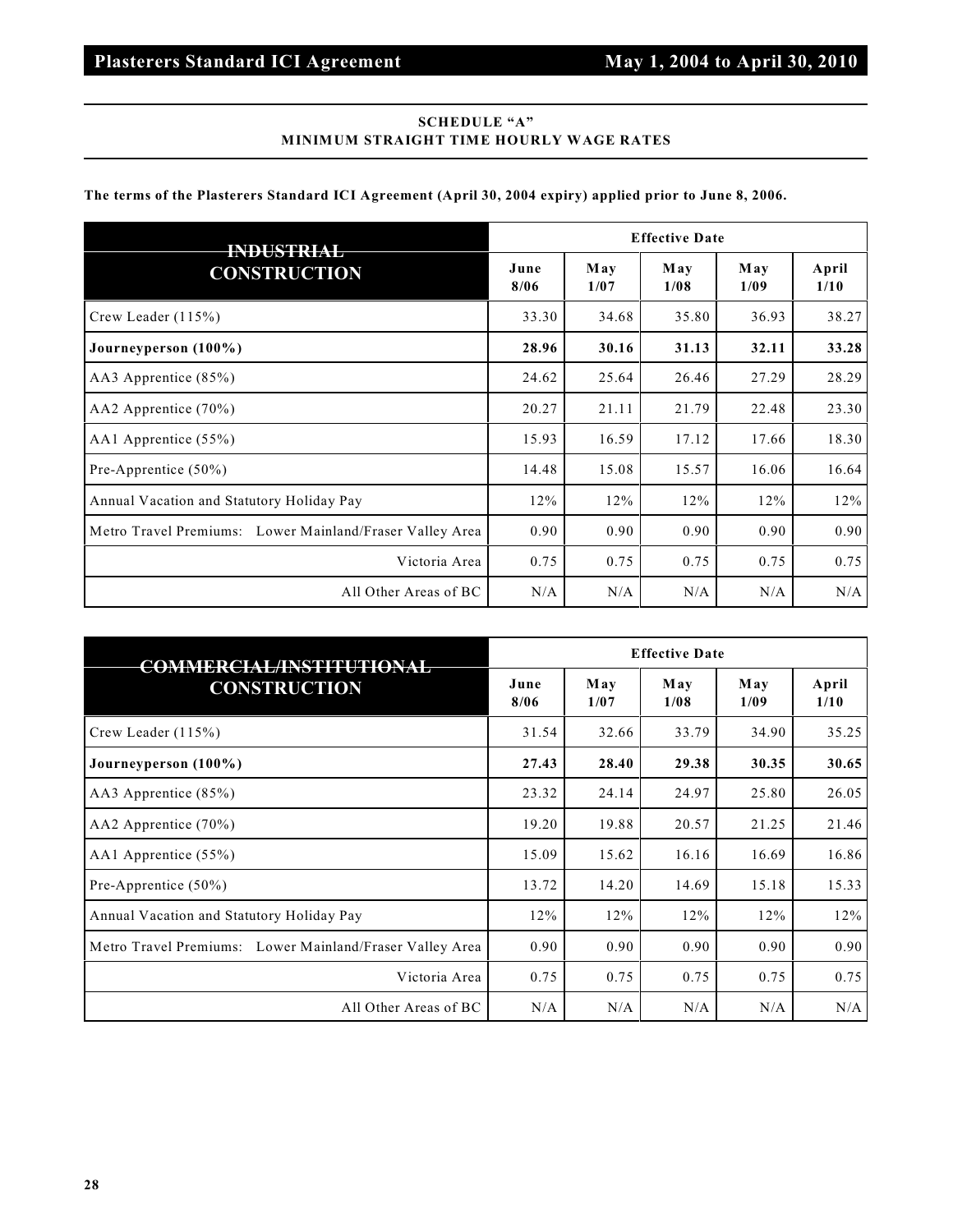# **SCHEDULE "B" EMPLOYER CONTRIBUTIONS AND EMPLOYEE DEDUCTIONS**

# **The terms of the Plasterers Standard ICI Agreement (April 30, 2004 expiry) applied prior to June 8, 2006.**

| <b>EMPLOYER CONTRIBUTIONS</b>                                                 |              | <b>Effective Date</b> |             |             |               |
|-------------------------------------------------------------------------------|--------------|-----------------------|-------------|-------------|---------------|
| (All Employer Contributions are calculated<br>on a "per hours worked" basis.) | June<br>8/06 | May<br>1/07           | May<br>1/08 | May<br>1/09 | April<br>1/10 |
| Cement Masons' Health & Welfare Trust Fund                                    | 2.15         | 2.20                  | 2.25        | 2.30        | 2.35          |
| Group RRSP                                                                    | 0.52         | 0.63                  | 0.74        | 0.85        | 0.96          |
| Contract Administration Fund                                                  | 0.13         | 0.13                  | 0.13        | 0.13        | 0.13          |
| AWCC Promotion Fund                                                           | 0.10         | 0.10                  | 0.10        | 0.10        | 0.10          |
| <b>OPCMIA Local 919 Plasterers Advancement Fund</b>                           | 0.10         | 0.10                  | 0.10        | 0.10        | 0.10          |
| Rehabilitation Plan                                                           | 0.02         | 0.02                  | 0.02        | 0.02        | 0.02          |
| Jurisdictional Assignment Plan                                                | 0.01         | 0.01                  | 0.01        | 0.01        | 0.01          |
| <b>BCBCBTU Fund</b>                                                           | 0.01         | 0.01                  | 0.01        | 0.01        | 0.01          |
| Total                                                                         | 3.04         | 3.20                  | 3.36        | 3.52        | 3.68          |

| <b>EMPLOYEE DEDUCTIONS</b><br>(Employee Deductions are calculated on the basis noted.) | <b>Effective Date</b>   |             |             |                    |
|----------------------------------------------------------------------------------------|-------------------------|-------------|-------------|--------------------|
|                                                                                        | June<br>8/06            | May<br>1/07 | May<br>1/08 | <b>May</b><br>1/09 |
| Group RRSP                                                                             | \$0.50 per hour worked  |             |             |                    |
| Monthly Due                                                                            | \$5.00 per month        |             |             |                    |
| Field Dues                                                                             | $3.0\%$ of wage package |             |             |                    |
| <b>BCYT</b> Fund                                                                       | \$0.10 per hour worked  |             |             |                    |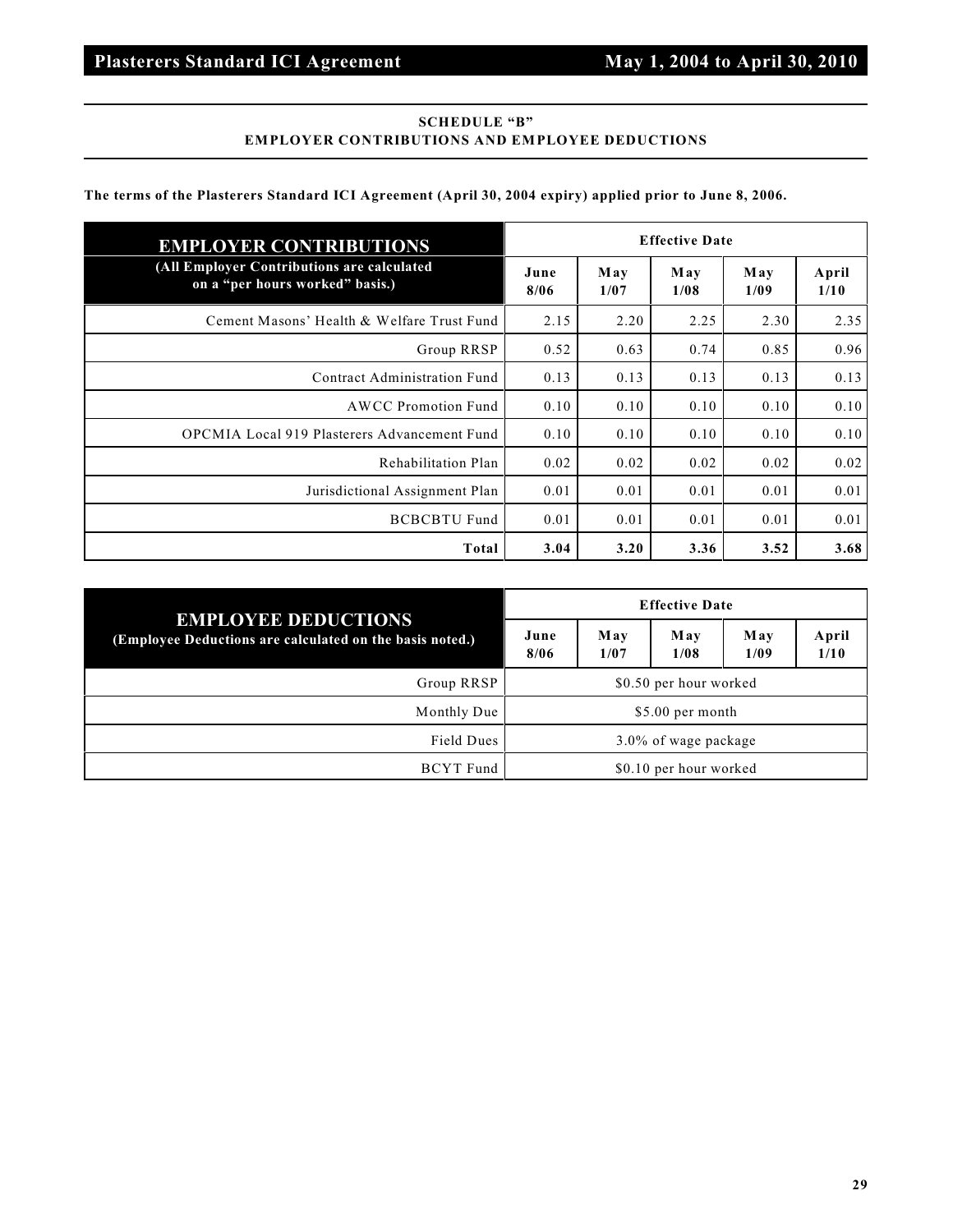# **Plasterers Standard ICI Agreement May 1, 2004 to April 30, 2010**

# **APPENDIX "A" - DEFINITIONS AND ABBREVIATIONS (PAGE 1 OF 2)**

The following definitions and abbreviations shall be applicable to the interpretation of this Agreement.

#### **1. AWCC**

Association of Wall and Ceiling Contractors of British Columbia. All references made to the AWCC shall be deemed to

also refer to any successor Association(s), organization(s), etc. which may be established.

#### **2. BCBCBTU**

Bargaining Council of British Columbia Building Trade Unions

#### **3. BCYT**

British Columbia and Yukon Territory Building and Construction Trades Council

# **4. CLR**

Construction Labour Relations Association of British Columbia. All references made to CLR shall be deemed to also refer to any successor association(s), organization(s), etc. which may be established.

# **5. Commercial/Institutional Construction**

That work which is governed by the terms of this Agreement and is not otherwise defined as Industrial Construction

herein, shall be deemed to be Commercial/Institutional Construction. Refer also to item (12).

# **6. Day**

Unless otherwise specified, one (1) day shall be deemed to mean one (1) full calendar day, and such day shall be

deemed to commence at 12:00 am. (i.e. midnight).

# **7. Employee**

Any individual who is a member of the Union, and/or such other person employed by the Employer under the terms of

this Agreement.

#### **8. Employer**

Any individual, business, partnership, company, corporation, or other similar entity, signatory to this Agreement.

Where the term Employer is used within this Agreement, and the context of such usage makes it appropriate and logical to regard this term as a reference to a person, as opposed to a legal entity, then such usage shall be considered to refer to an authorized representative of the Employer.

#### **9. Gender**

Wherever the words "man", "men", "he" or "his" are utilized in this Agreement they shall be considered to apply

equally to both genders (i.e. male and female).

#### **10. Hours Worked**

Employer contributions and Employee deductions made on the basis of "hours worked" shall be calculated as follows:

- 1 straight time hour = 1 hour worked
- 1 time and one-half overtime hour = 1 hour worked
- 1 double time overtime hour = 1 hour worked

# **11. ICI**

Industrial, Commercial, Institutional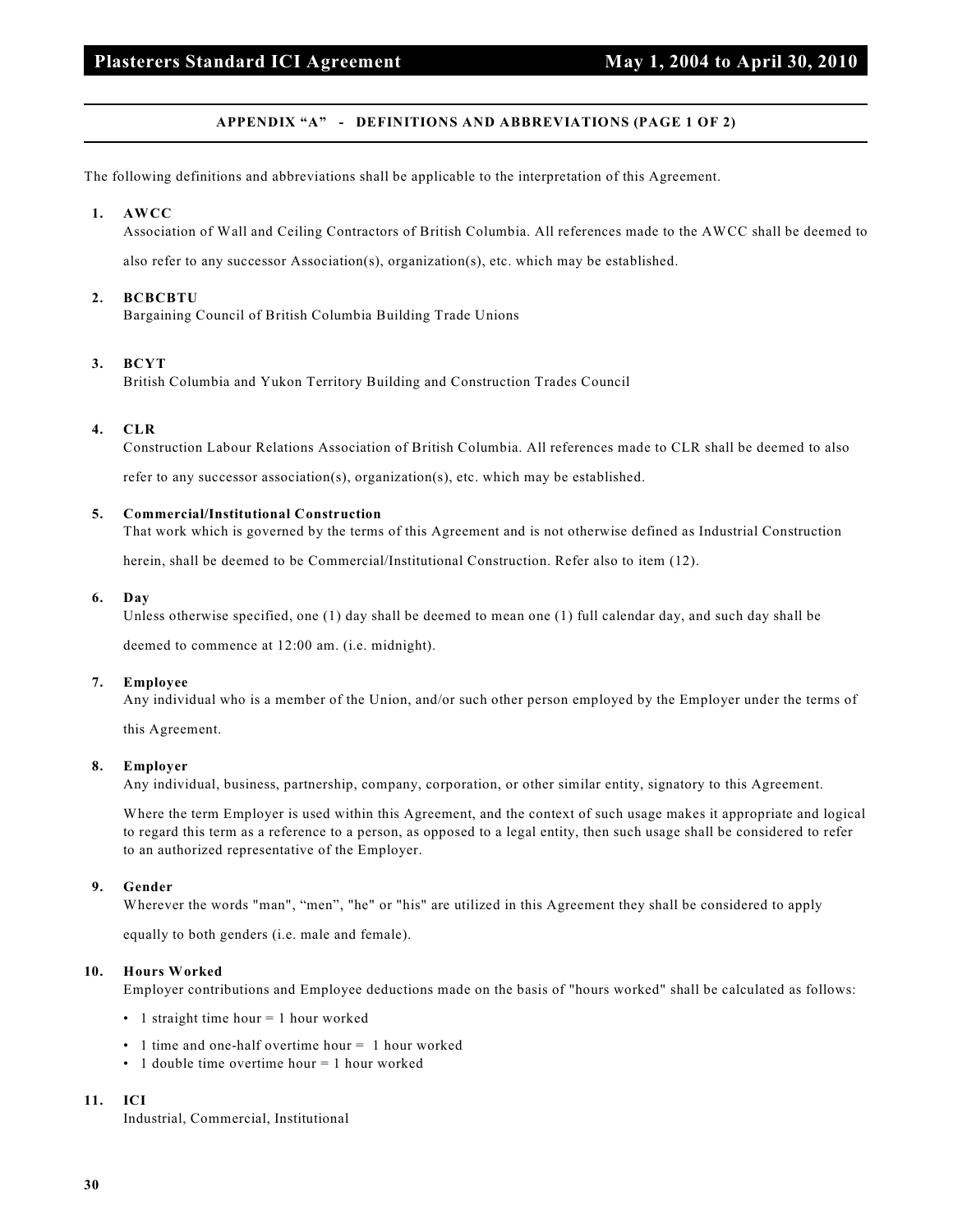# **APPENDIX "A" - DEFINITIONS AND ABBREVIATIONS (PAGE 2 OF 2)**

# **12. Industrial Construction**

Shall include as examples: manufacturing; production plants such as pulp mills; chemical plants; refineries, including

the transmission facilities; metre pumping; compressor stations; munitions plants; mines; power generating plants; bulk loading terminals; dams; and breweries, etc. Refer also to item (5).

# **13. LRB**

British Columbia Labour Relations Board

# **14. Local Resident**

A local resident shall be defined as any person who has resided, for a period not less than forty five (45) calendar days

prior to being hired, within one hundred (100) kilometres by road of a project, or, where ferry travel is involved, within seventy five (75) minutes travel time of the project. Such travel time shall include all ferry and road kilometres.

# **15. Monetary Package**

Wage Package + Employer Health and Welfare contribution

# **16. OPCMIA**

Operative Plasterers' & Cement Masons' International Association

# **17. Plasterer**

Any individual who is a member in good standing of the Union and is eligible to be employed under the terms of this

Agreement.

#### **18. PJAAC**

Plasterers Joint Advisory and Apprenticeship Committee

#### **19. Union**

OPCMIA Union Local 919 and/or any other such OPCMIA Local as may be established whose membership performs

ICI work as governed by the terms of this Agreement. Where the term Union is used within this Agreement, and the context of such usage makes it appropriate and logical to regard this term as a reference to a person, as opposed to a legal entity, then such usage shall be considered to refer to an authorized representative of the Union.

#### **20. Wage Package**

Journeyperson straight time hourly wage rate + combined annual vacation pay and statutory holiday pay.

# **21. WorkSafe BC**

Workers' Compensation Board of BC